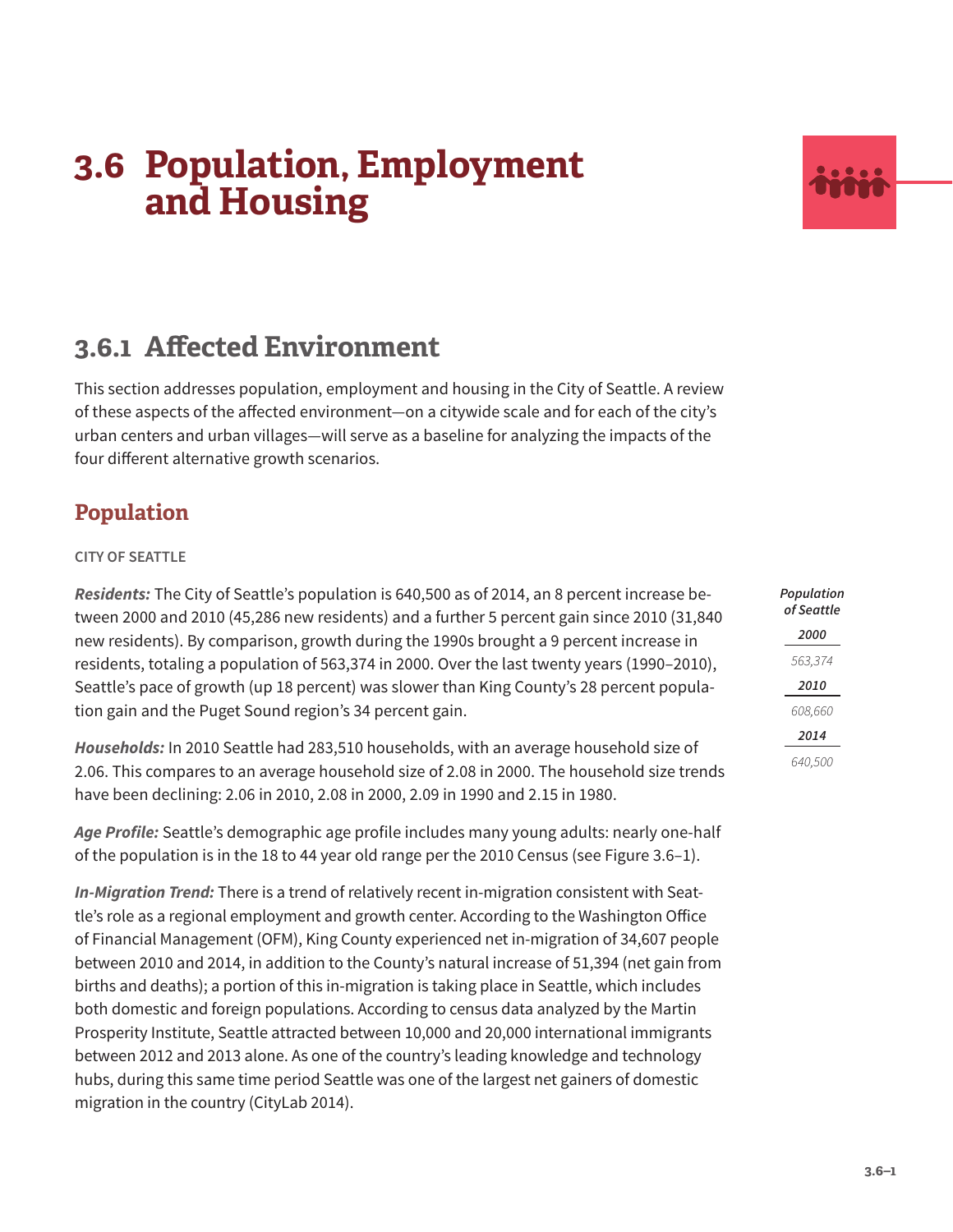<span id="page-1-0"></span>Seattle Comprehensive Plan Update **Draft EIS** May 4, 2015

#### 2. ALTERNATIVES **3. ANALYSIS 3.6 Population, Employment, Housing**

4. REFERENCES APPENDICES

FACT SHEET 1. SUMMARY



#### **Figure 3.6–1** Population profile of the City of Seattle, urban centers in Seattle and King County

*Race and Ethnicity:* Seattle's population is more diverse than in 1990. The share of persons identifying as white declined from about 75 percent in 1990 to 69.5 percent in 2010; the share of Asian persons increased by 1 percent to 13 percent of the population in the same period, while the share of black or African American persons decreased from about 10 percent to 8 percent from 1990-2010. Persons that identified as Hispanic or Latino grew in population share from 3.6 percent to 6.6 percent in 2010 (persons in any race categories may be of Hispanic or Latino ethnicity). Persons that identified themselves as two or more races grew slightly to about 5 percent of the population in the last ten years. Persons in other race categories—such as American Indian, Alaska Native, Pacific Islander and other—held about the same share or declined slightly in their share of population between 1990 and  $2010<sup>1</sup>$ 

About 18 percent of Seattle's residents were foreign born in 2010, an increase from the 13 percent share in 1990 (Seattle DPD 2014a). About 15 percent of the region's residents were foreign born in 2010, an increase from the 7.6 percent share in 1990.

In 2010, while Seattle's Asian/Pacific Islander and black or African American populations had slightly higher shares in Seattle than those measured for the Puget Sound region's population as a whole, the region's trends demonstrate a faster pace of growth for these populations than in Seattle. Persons of Hispanic/Latino ethnicity in the Puget Sound region are growing the most rapidly of any race/ethnic group within the region (+322 percent over the last 20 years) while Seattle's population identifying as Hispanic/Latino has grown about 120 percent over twenty years.

The population of people of color is not evenly distributed in Seattle. Census data and maps show a substantial concentration of minority populations toward central and southeast Seattle; there is also a concentration of this population in south King County and Pierce County, as well as a notable growth trend in people of color in Snohomish County, the Eastside communities of King County, Shoreline and North Seattle (PSRC 2014).

<sup>1</sup> Given differences in how the U.S. Census asked about these questions in 1990 versus later censuses, observation about relative shares of population, trends, and Hispanic/Latino ethnicities must be made carefully.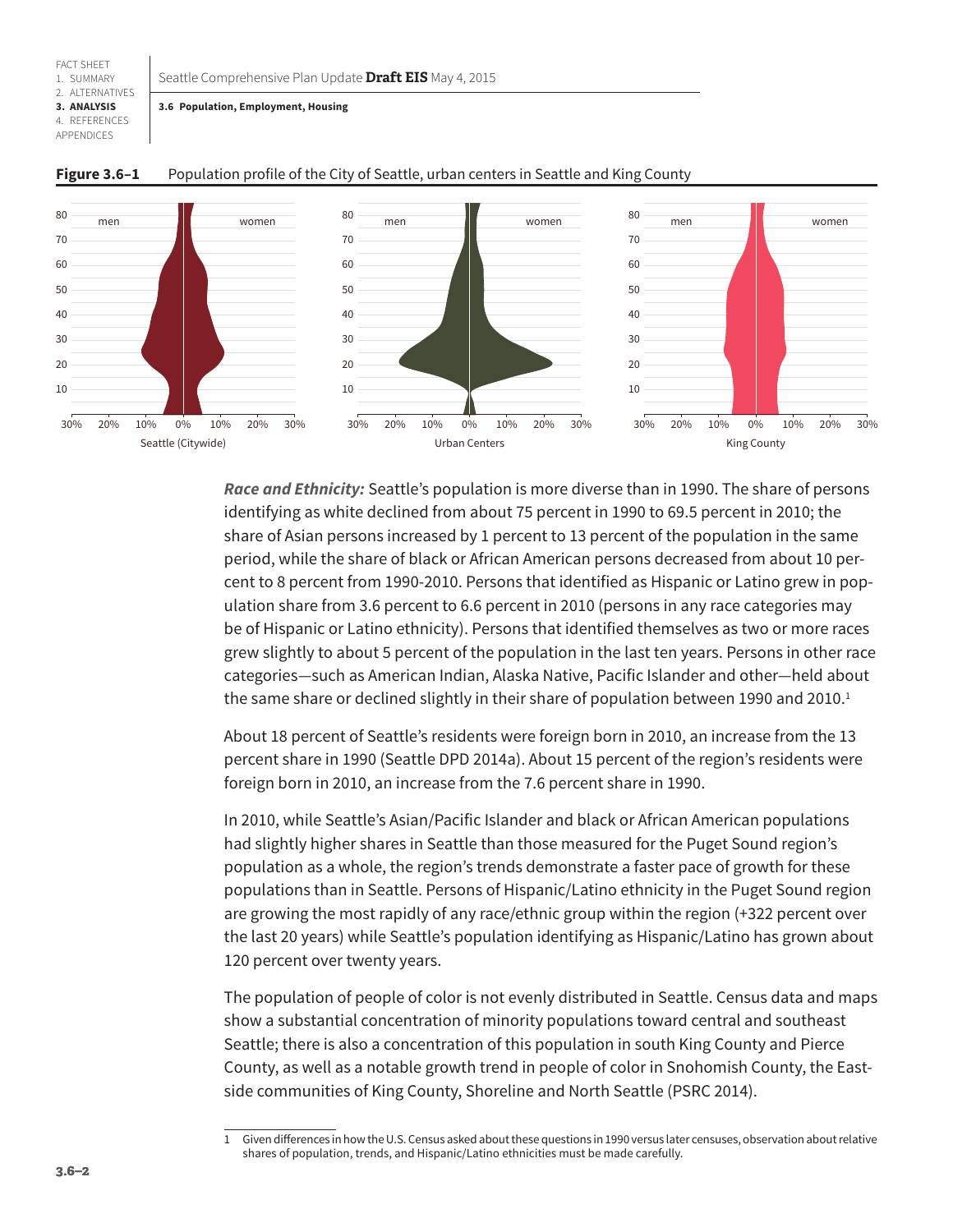**3.6 Population, Employment, Housing**

A "dissimilarity index" has been calculated for the region to evaluate degrees of race/ethnicity concentrations and what they indicate about degrees of integration and segregation among the population. Based on guidelines from the U.S. Department of Housing and Urban Development (HUD), a dissimilarity index value of less than 0.40 indicates "low" levels of segregation, a value of 0.41–0.54 indicates "moderate" levels of segregation and a value of 0.55 or greater indicates "high" levels of segregation. In Seattle, index values that compare among differing groups show "low" levels of segregation, except for values measuring among white and black/ African American populations. The dissimilarity index value of 0.50 for 2010 for these groups indicates a "moderate" degree of segregation. Comparisons nationally indicate that among 318 metro areas ranked for these indices, the Seattle-Bellevue-Everett area ranked 172nd for dissimilarity between whites and blacks (with a number 1 ranking indicating the highest levels of segregation). Among metro areas of similar size (between 2 and 3 million persons), Seattle-Bellevue-Everett ranked 11th lowest out of 12 in its dissimilarity index between white populations and black/African American populations (ranked most closely to San Diego; PSRC 2014).

*Income:* Seattle's population has a higher per-capita income (approximately \$40,000) than residents of other communities in the Seattle metropolitan area, and the U.S. as a whole. However, due to Seattle's concentration of single-person households including students and elderly, its median household income was slightly lower than the Seattle metro area's median household income (approximately \$61,000 compared to about \$64,000).

Seattle's poverty rate was 15 percent for the survey period of 2007-2011: this proportion of households earned less than the poverty threshold, which varies depending on number of people in a household. For example, the poverty threshold for a family of three with one child below age 18 was approximately \$18,000. (Seattle DPD 2011; U.S. Census Bureau 2011). Seattle's 15 percent poverty rate was higher than the metropolitan area's poverty rate of 12 percent. Poverty levels, compared to 2007, have trended upward, due in part to the recession that began in 2008. In addition, income data show disparity of poverty rates by race/ethnicity. Black/African American, Hispanic and Asian households earn less than white households in King County: compared to a median household income of approximately \$73,000 for white households, black/African American households had a median income of approximately \$35,000, Hispanic households had a median income of approximately \$48,000 and Asian households had a median income of approximately \$70,000 (PSRC 2014; U.S. Census Bureau 2011).

Geographically, the distribution of households with lower incomes occurs broadly throughout most of southeast Seattle, with elevated concentrations in other areas including the University District, Northgate, Bitter Lake, Lake City, South Park, High Point and Highland Park.

### **URBAN CENTERS**

Approximately 102,883 people currently live in Seattle's urban centers, accounting for 16 percent of the city's total population. [Figure 3.6–2](#page-3-0) shows the distribution of population throughout the individual urban centers.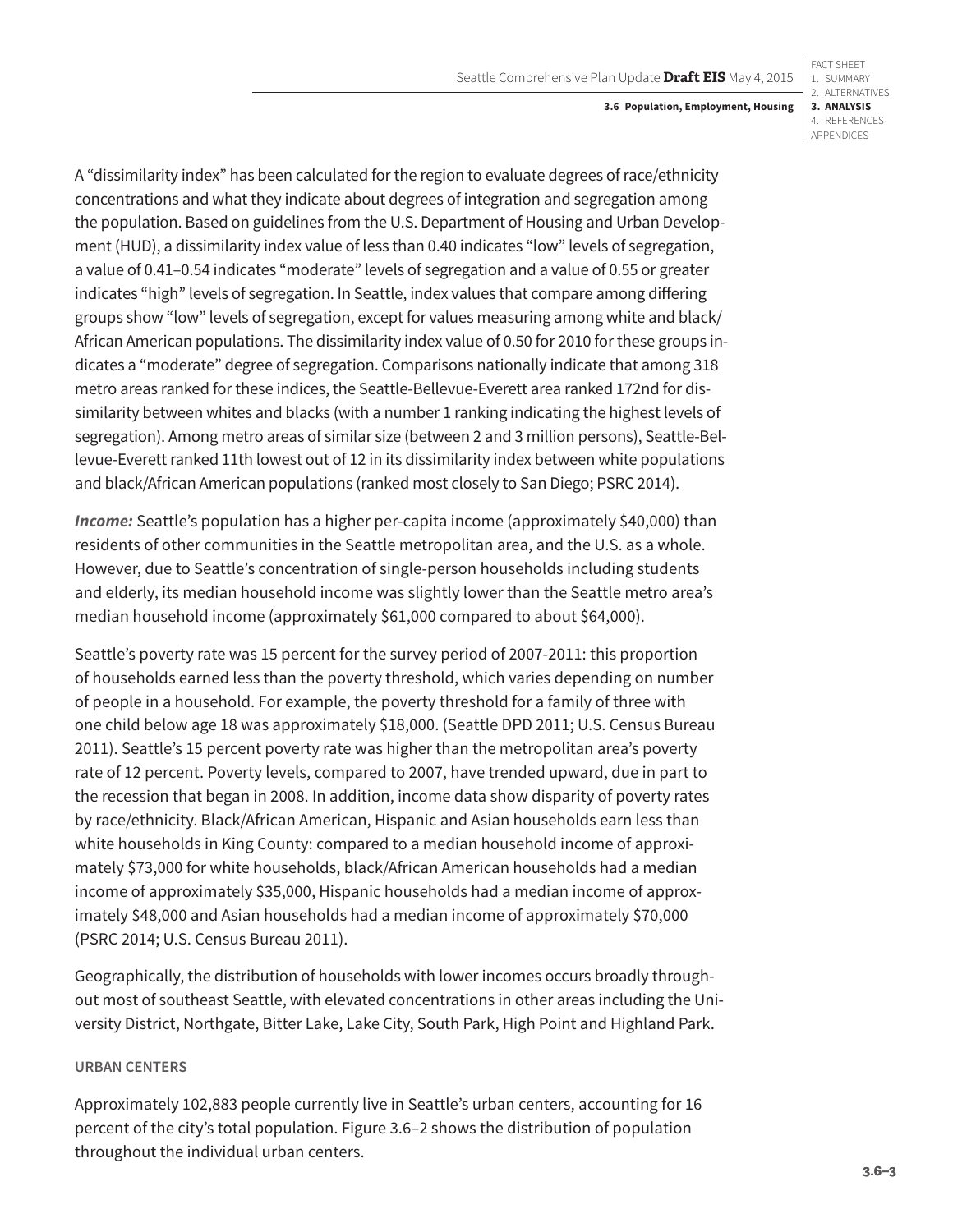| <b>Urban Center</b> | <b>Population</b> |
|---------------------|-------------------|
| Downtown            | 26,844            |
| First/Capitol Hill  | 35,892            |
| University District | 22,704            |
| Northgate           | 6,369             |
| South Lake Union    | 3,774             |
| Uptown              | 7,300             |
|                     |                   |



*Source: City of Seattle Department of Planning and Development, 2013.*

<span id="page-3-0"></span>

Seattle's urban centers are characterized by racial diversity similar to that of Seattle overall, as shown in [Figure 3.6–3](#page-4-0). A detailed table of the demographic profile in urban centers can be found in Appendix A.3.

#### **HUB URBAN VILLAGES**

Total population in Seattle's hub urban villages is approximately 30,900, accounting for 5 percent of Seattle's total population. [Figure 3.6–4](#page-4-1) shows the distribution of population throughout the individual hub urban villages.

[Figure 3.6–3](#page-4-0) shows the racial and ethnic diversity of the hub urban villages as a whole. Individual urban villages vary widely in terms of diversity, with the proportion of white residents ranging from 27.9 percent to 84.8 percent of hub urban village population, and the black population share ranging from 2.2 percent to 26.1 percent of hub urban village population. A detailed table of the demographic profile in hub urban villages can be found in Appendix A.3.

#### **RESIDENTIAL URBAN VILLAGES**

Total population in Seattle's residential urban villages was approximately 72,200, accounting for 12 percent of Seattle's total population. [Figure 3.6–5](#page-5-0) shows the distribution of population for each of Seattle's residential urban villages.

[Figure 3.6–3](#page-4-0) shows the racial and ethnic diversity of the residential urban villages as a whole. As with the city's hub urban villages, the residential urban villages vary widely in terms of diversity, with white resident population shares ranging from 12.5 percent to 84.4 percent of residential urban village population, and the black population share ranging from 1.8 percent to 45.2 percent of residential urban village population. A detailed table of the demographic profile in residential urban villages can be found in Appendix A.3.

1. SUMMARY 2. ALTERNATIVES **3. ANALYSIS** 4. REFERENCES APPENDICES

FACT SHEET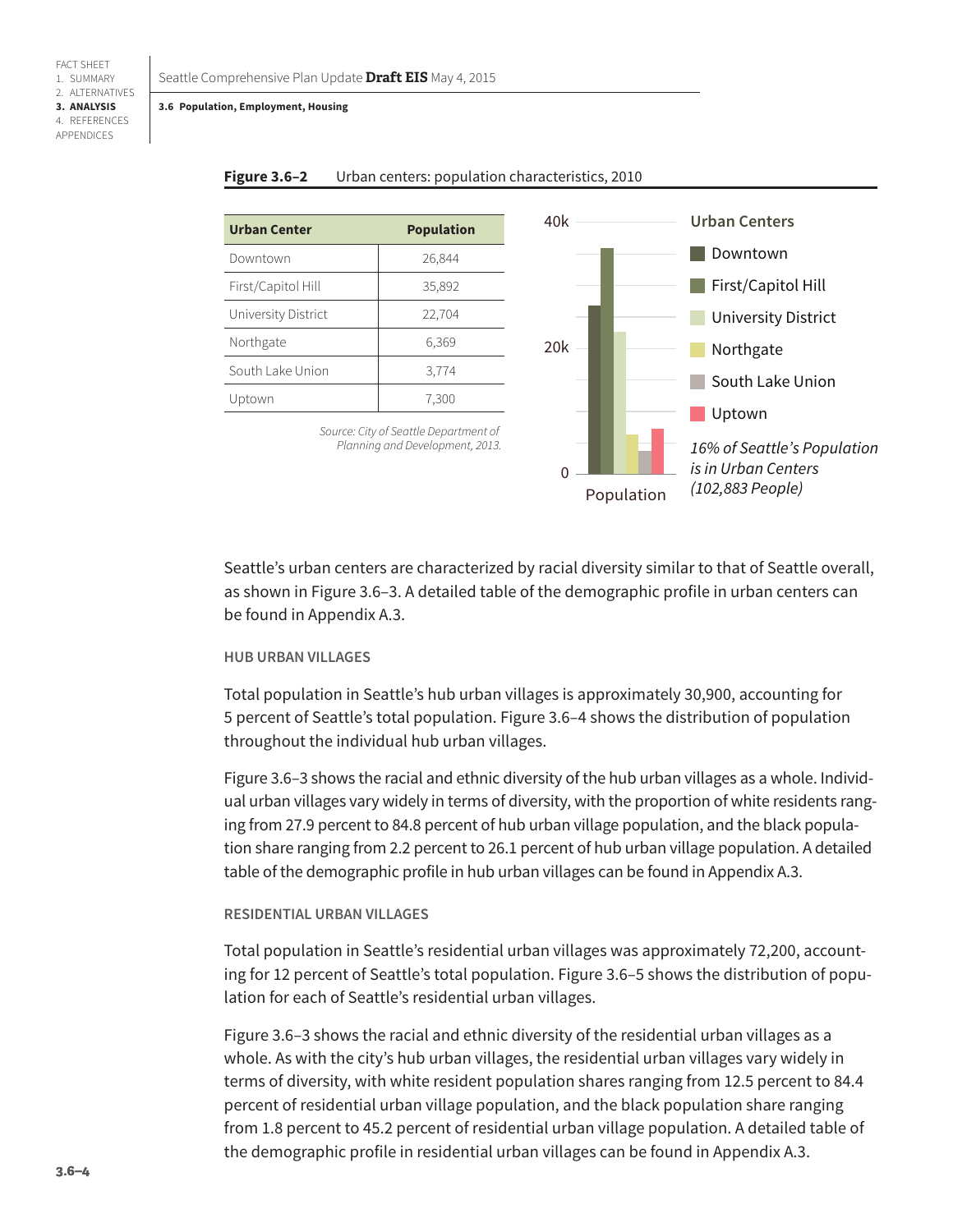FACT SHEET 1. SUMMARY 2. ALTERNATIVES **3. ANALYSIS** 4. REFERENCES APPENDICES



#### <span id="page-4-0"></span>**Figure 3.6–3** Population by racial and ethnic categories, 2010

### Figure 3.6-4 Hub urban villages: population characteristics, 2010

| <b>Hub Urban Village</b> | <b>Population</b> |
|--------------------------|-------------------|
| <b>Ballard</b>           | 10,078            |
| Bitter Lake              | 4,273             |
| Fremont                  | 3,960             |
| Lake City                | 3,899             |
| Mount Baker              | 4,908             |
| West Seattle Junction    | 3,788             |

*Source: City of Seattle Department of Planning and Development, 2013.*

<span id="page-4-1"></span>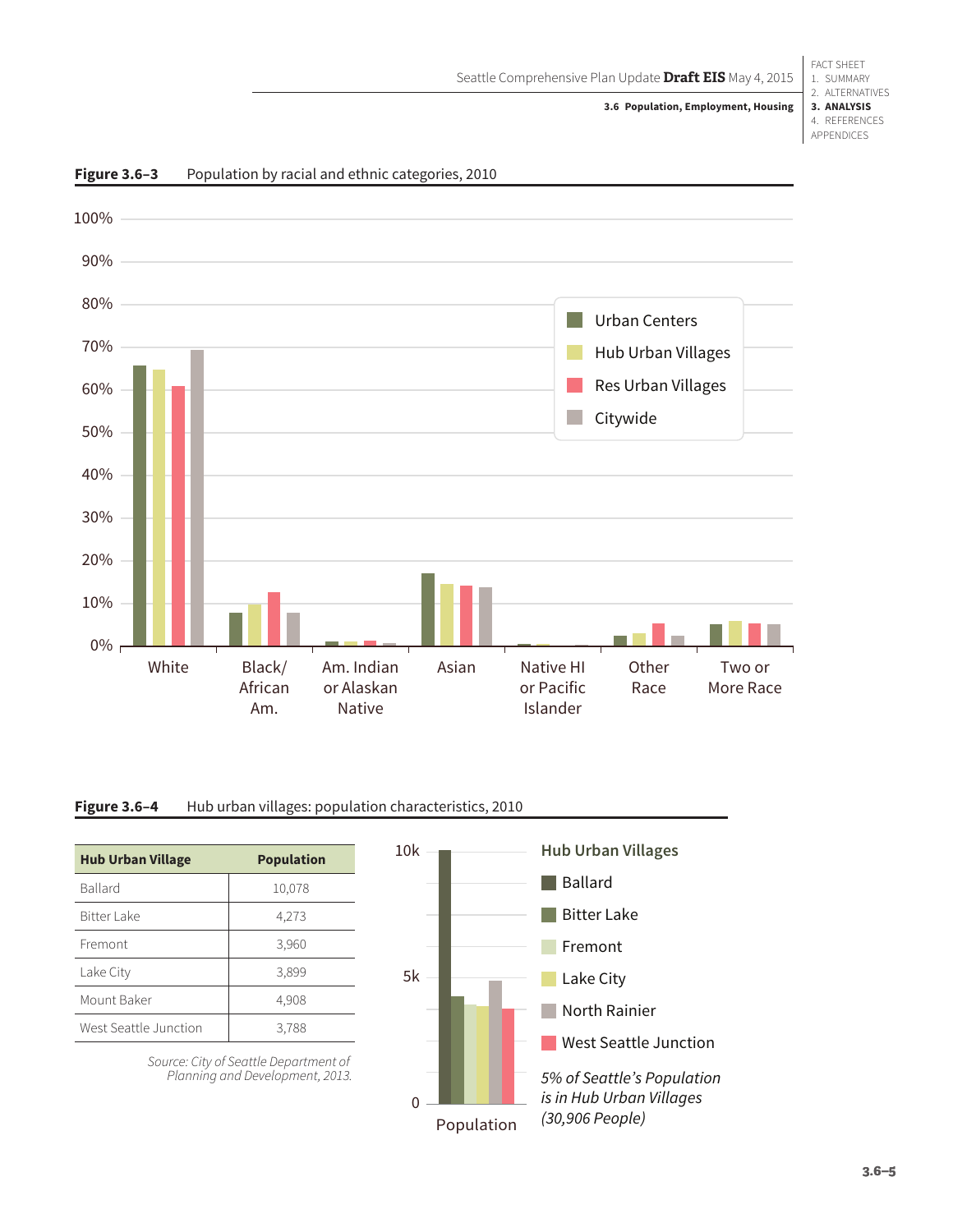<span id="page-5-0"></span>Seattle Comprehensive Plan Update **Draft EIS** May 4, 2015

**3.6 Population, Employment, Housing**

### **Figure 3.6–5** Residential urban villages: population characteristics, 2010



**Residential Urban Villages**

12% of Seattle's Population is in Residential Urban Villages (72,279 People)

| <b>Residential Urban Village</b> | <b>Population</b> |
|----------------------------------|-------------------|
| 23rd & Union-Jackson             | 9,468             |
| Admiral                          | 1,528             |
| Aurora-Licton Springs            | 6,179             |
| Columbia City                    | 3,937             |
| Crown Hill                       | 2,459             |
| Eastlake                         | 5,084             |
| Green Lake                       | 2,904             |
| Greenwood-Phinney Ridge          | 2,927             |
| Madison-Miller                   | 4,066             |
| Morgan Junction                  | 2,046             |
| North Beacon Hill                | 2,900             |
| Othello                          | 7,267             |
| Upper Queen Anne                 | 2,143             |
| Rainier Beach                    | 3,583             |
| Roosevelt                        | 2,384             |
| South Park                       | 3,448             |
| Wallingford                      | 5,350             |
| Westwood-Highland Park           | 4,606             |

*Source: City of Seattle Department of Planning and Development, 2013.*

## **Housing**

### **CITY OF SEATTLE**

The City of Seattle had an estimated 317,600 housing units in 2013, of which approximately 48 percent are owner-occupied and 52 percent are renter-occupied (see [Figure 3.6–6](#page-5-1)). A diverse citywide mix of housing ranges from downtown high rises to single-family detached units. Over 90 percent of newer units (numbering about 40,000 net new units built in 2005 and 2014) are in the form of multifamily and mixed-use units. Over 3/4 of the 40,000 net new units built in 2005- 2014 are located in Seattle's urban villages.

### <span id="page-5-1"></span>**Figure 3.6–6** Renter versus owner occupied housing, 2010



*Source: City of Seattle, Census 2010.*

Although approximately 55 percent of Seattle's housing stock consists of multifamily units, multifamily structures account for only approximately 16 percent of the residential struc-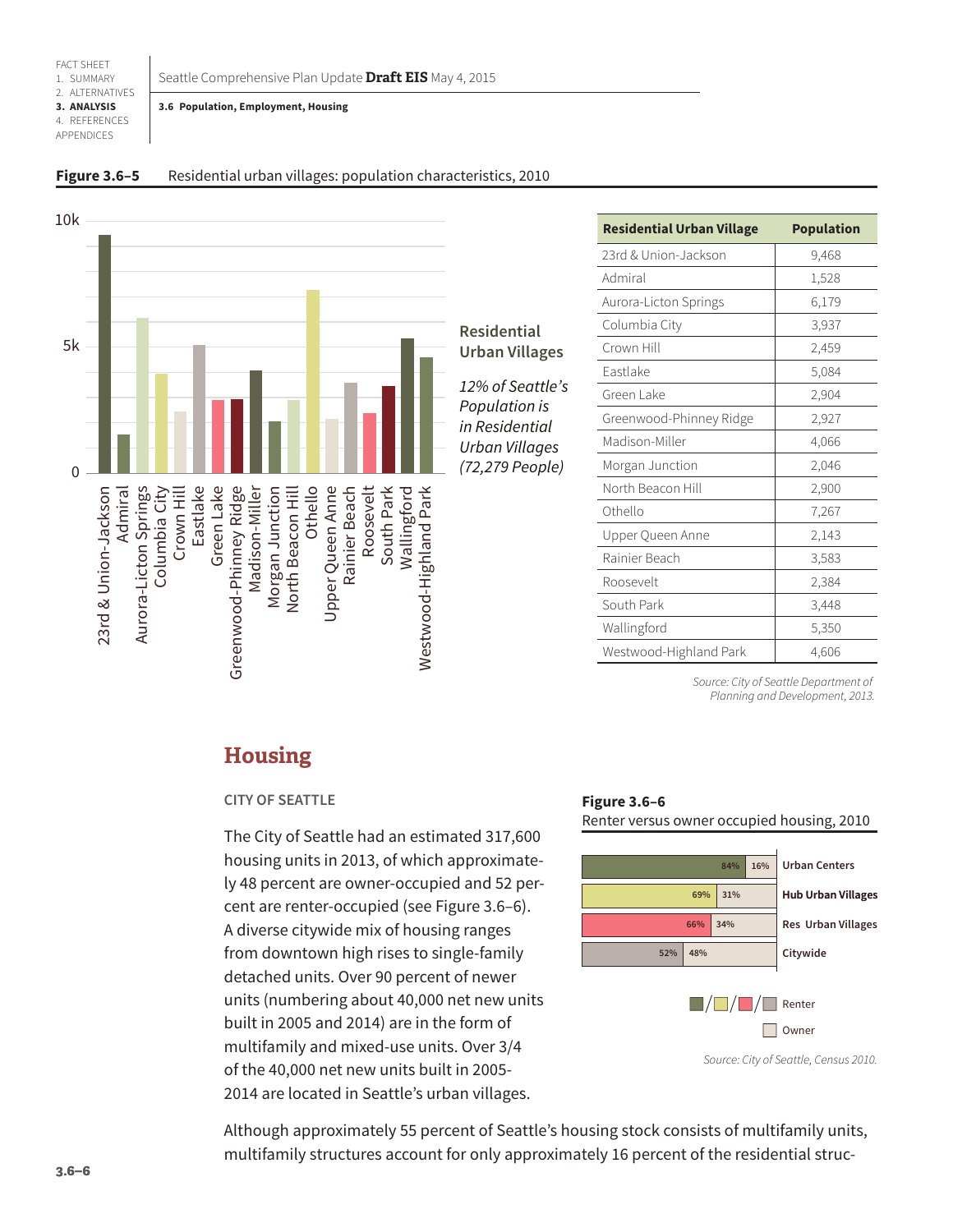FACT SHEET 1. SUMMARY 2. ALTERNATIVES **3. ANALYSIS** 4. REFERENCES APPENDICES

tures in the City. Single family homes, by contrast, account for 84 percent of the residential structures, but supply only 45 percent of Seattle's housing units. Seattle's housing stock is more heavily represented by multifamily units than the regional average of 43 percent (Seattle DPD 2014b).

The City of Seattle Department of Planning and Development annual building permit summaries indicate that in the five years from 2010 to 2014, there were 24,432 residential units completed and 2,152 lost for a net gain of 22,280 units. The trends since 2005 show that housing unit gains in Seattle remained high even through the recession years, with average annual net gain in units between 2005 and 2014 at 4,287 units.

Just over 8 percent of the units completed during this time were single family homes and around 17 percent were multifamily. About 73 percent of the new units were mixed use residential, many of which were located in downtown neighborhoods or urban villages such as Ballard, Capitol Hill, Columbia City and West Seattle Junction. From 1995–2009, only 35 percent of units in completed projects were mixed-use. A sharp, upward trend in mixed use completions started in 2007, and by 2013 82 percent of units completed were in mixed-use projects.

According to Polaris Pacific's May 2014 condominium and apartment market report, 1,343 condominiums and 9,522 apartment units were either under construction or permitted within the city (Polaris Pacific 2014) at that time.

### **Housing Affordability**

Housing affordability is typically expressed in relation to household income, sometimes referred to as a rent-to-income ratio. According to HUD, housing that costs 30 percent or less of a household's gross income is considered affordable. Households that pay more than 30 percent of their gross income for housing costs (rent and basic utilities; or mortgage, including principal interest taxes and insurance, homeowners dues and other costs directly related to ownership of a unit) are "cost-burdened" with respect to housing, and those households that pay more than 50 percent of their gross income for housing costs are "severely cost burdened."

Our nation's urgent housing challenges are well documented. In Seattle and other high-cost cities, housing affordability is of particular concern as income inequality increases. [Figure](#page-7-0)  [3.6–7](#page-7-0) on the following page summarizes estimates by HUD of shares of households by income level.

As shown in [Figure 3.6–7,](#page-7-0) most Seattle households (61 percent) earn at least 80 percent of the area median income (AMI); this group was the only of the four categories to grow over the decade between 2000 and 2011. The smallest share of households in Seattle has consistently been those within the 30 to 50 percent AMI category.

Demand for housing by a growing share of households with greater wealth and income has put upward pressure on housing costs, particularly rents. This has resulted in increasing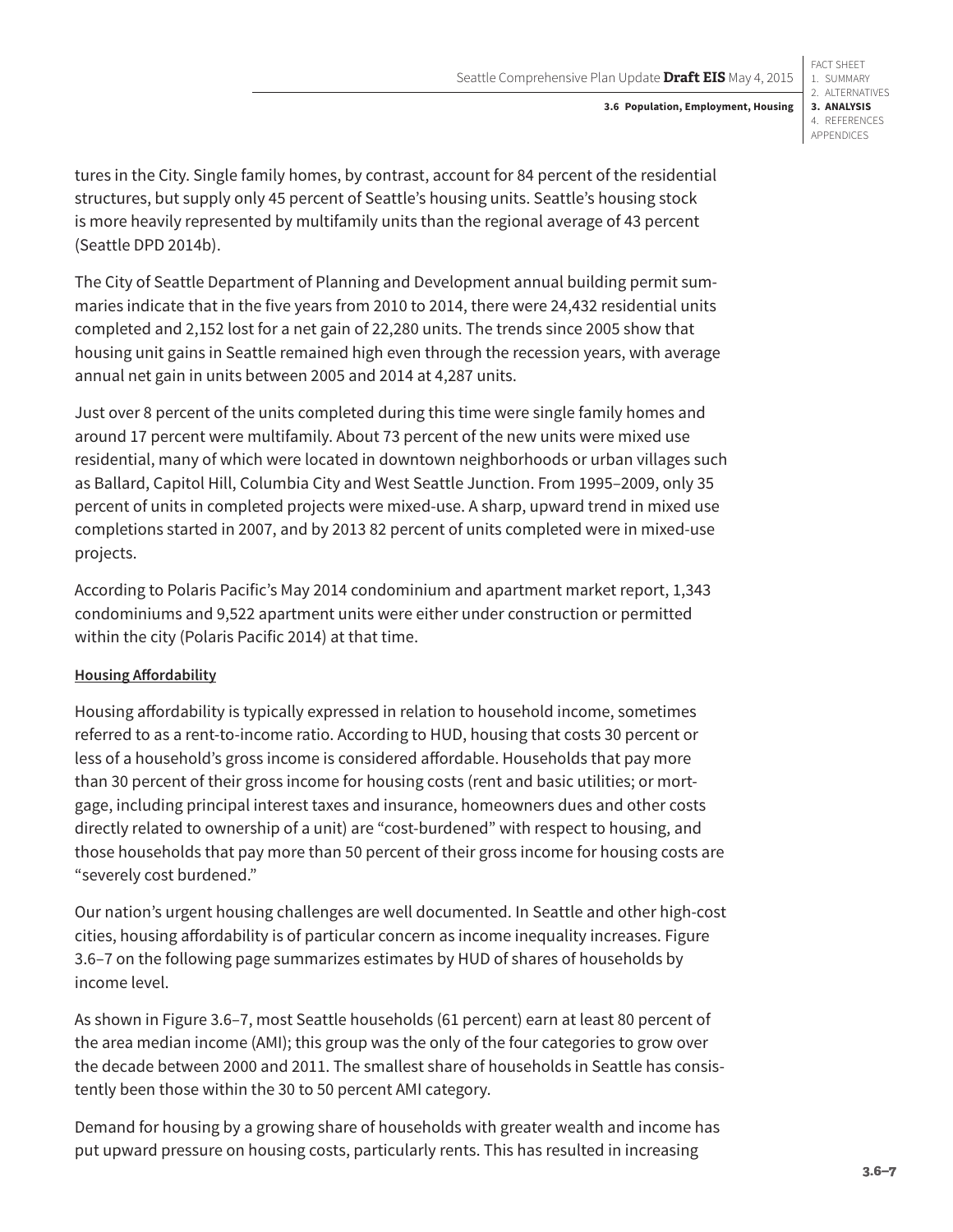#### <span id="page-7-0"></span>Seattle Comprehensive Plan Update **Draft EIS** May 4, 2015

FACT SHEET 1. SUMMARY 2. ALTERNATIVES **3. ANALYSIS** 4. REFERENCES APPENDICES

**3.6 Population, Employment, Housing**



#### **Figure 3.6–7** Share of total households by household income level, 1990, 2000 and 2007–2011

*Sources: U.S. Department of Housing and Urban Department (HUD), Consolidated Housing Affordability Strategy (CHAS) Datasets; U.S. Census Bureau, 1990 and 2000; 5-Year American Community Survey 2007-2011; City of Seattle.*

housing cost burden for lower income households, as summarized in [Table 3.6–1](#page-7-1). Households that pay more than 30 percent of their household income for housing costs are defined by HUD as "housing cost burdened."

Housing burden data shows the extreme burden that those Seattle residents in lower AMI categories experience. However, increases in the shares of households in the 50 to 80 percent AMI and the over 80 percent AMI categories experiencing housing cost burden illustrate an increasing affordability issue in Seattle across all income groups. There is a widening gap between housing costs and income across all income categories. Overall, the percentage of households spending 30 percent or more on housing costs is increasing.

| <b>Income Category</b>                         | 1990          | 2000  | 2007-2011 |
|------------------------------------------------|---------------|-------|-----------|
| $\leq$ 30% of area<br>median income            | 75.6%         | 70.5% | 76.2%     |
| $>$ 30% to $\leq$ 50 of area<br>median income  | 74.1%         | 71.7% | 79.0%     |
| $>$ 50% to $\leq$ 80% of area<br>median income | 33.8%         | 35.7% | 46.4%     |
| $>80\%$ of area<br>median income               | Not available | 5.9%  | 10.4%     |

<span id="page-7-1"></span>

| Table 3.6-1 | Share of total renter households with housing cost burden, 1990, 2000 and 2007-2011 |
|-------------|-------------------------------------------------------------------------------------|
|-------------|-------------------------------------------------------------------------------------|

*Sources: U.S. Department of Housing and Urban Department (HUD), Consolidated Housing Affordability Strategy (CHAS) Datasets; U.S. Census Bureau, 1990 and 2000; 5-Year American Community Survey 2007-2011; City of Seattle.*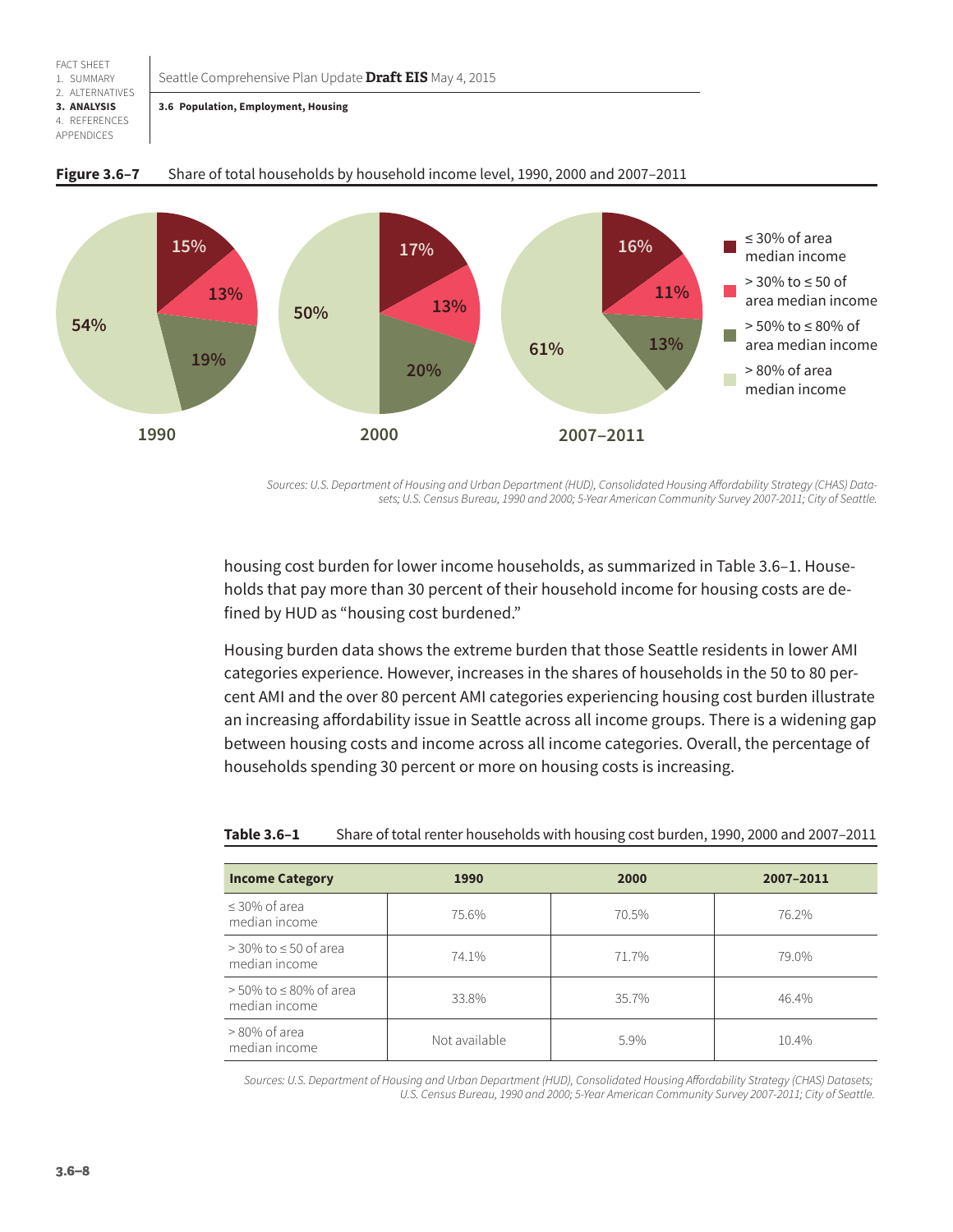FACT SHEET 1. SUMMARY 2. ALTERNATIVES **3. ANALYSIS** 4. REFERENCES APPENDICES

[Table 3.6–2](#page-8-0) summarizes the shares of households in each income level defined by HUD as "severely cost burdened," meaning they spend more than one-half of their income for housing costs.

| <b>Income Category</b>                         | 1990          | 2000  | 2007-2011 |
|------------------------------------------------|---------------|-------|-----------|
| $\leq$ 30% of area<br>median income            | 54.8%         | 54.4% | 61.0%     |
| $>$ 30% to $\leq$ 50 of area<br>median income  | 20.5%         | 21.6% | 27.8%     |
| $>$ 50% to $\leq$ 80% of area<br>median income | $3.1\%$       | 4.3%  | 7.8%      |
| $>80\%$ of area<br>median income               | Not available | 0.7%  | $0.8\%$   |

<span id="page-8-0"></span>

| Table 3.6-2 | Share of total renter households with severe housing cost burden, 1990, 2000 and |
|-------------|----------------------------------------------------------------------------------|
|             | 2007-2011                                                                        |

*Sources: U.S. Department of Housing and Urban Department (HUD), Consolidated Housing Affordability Strategy (CHAS) Datasets; U.S. Census Bureau, 1990 and 2000; 5-Year American Community Survey 2007-2011; City of Seattle.*

The trends for those households experiencing severe housing cost burdens are similar to those spending over 30 percent of their income. Increases in the shares of households by income level experiencing severe housing cost burden were not as drastic in the decade between 1990 and 2000 as they were in the decade following 2000. Overall, the percentage of households spending 50 percent or more on housing costs is increasing. Average rents are highest in Downtown, South Lake Union and other urban centers and villages in or near the center city and by the Ship Canal (see [Table 3.6–3\)](#page-8-1).

Average rent for 1-bedroom units in Seattle increased 35 percent between 2005 and 2014, after adjusting for inflation. [Table 3.6–4](#page-9-0) on the following page summarizes the percent by which average rent for 1-bedroom apartments increased, in market areas defined by Dupre+Scott Apartment Advisors. The market areas are in order of rent increase, from greatest to least. The 2005 rents are adjusted for inflation.

Sales prices based on closed sales for all residential units, including condominiums, either stayed stable or declined during the 2005–2014 period by as much as 10 percent (in "Central Seattle SW, Beacon Hill"), after adjusting for inflation. The only Northwest Multiple Listing Service (NWMLS)

| <b>Market Area</b>                 | <b>Avg. Rent/Unit</b> |
|------------------------------------|-----------------------|
| Belltown/Downtown/South Lake Union | \$1,841               |
| Ballard                            | \$1,489               |
| Queen Anne                         | \$1,469               |
| Greenlake/Wallingford              | \$1,444               |
| Capitol Hill, Eastlake             | \$1,430               |
| First Hill                         | \$1,409               |
| Central                            | \$1,380               |
| Madison/Leschi                     | \$1,284               |
| Magnolia                           | \$1,248               |
| University                         | \$1,240               |
| West Seattle                       | \$1,211               |
| Beacon Hill                        | \$1,055               |
| Rainier Valley                     | \$1,042               |
| North Seattle                      | \$1,020               |

*Source: Dupre+Scott Apartment Advisors, Apartment Vacancy Report, 20+ Unit Buildings, Fall 2014, 14 market areas.*

#### <span id="page-8-1"></span>**Table 3.6–3** Average rent for 1-bedroom unit by market area, 2014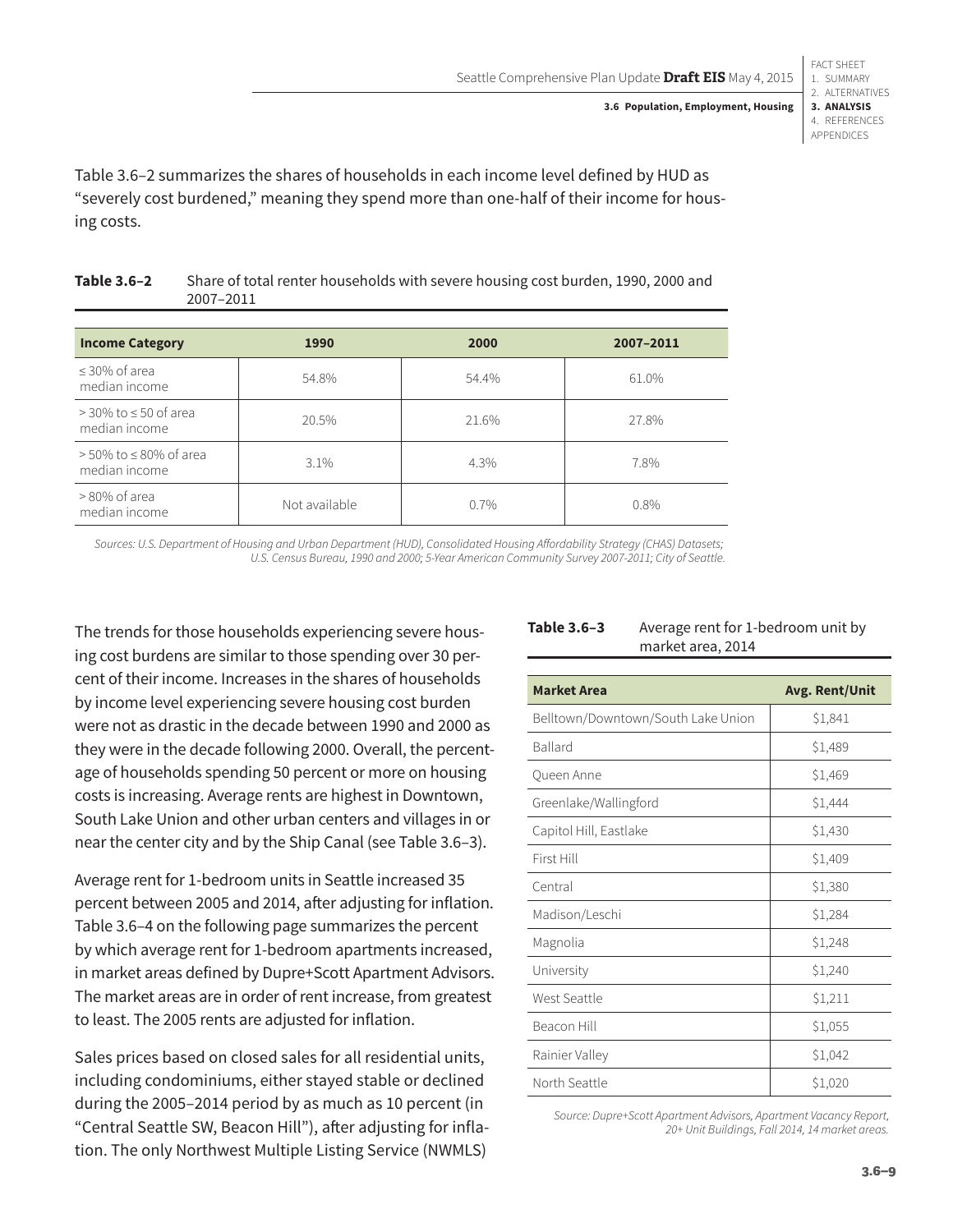#### <span id="page-9-0"></span>**3.6 Population, Employment, Housing**

| <b>Table 3.6-4</b> | Percent increase in average rent for |
|--------------------|--------------------------------------|
|                    | 1-bedroom units, 2005 versus 2014    |

| <b>Market Area</b>                 | <b>Percent Increase</b> |
|------------------------------------|-------------------------|
| <b>Ballard</b>                     | 63%                     |
| Rainier Valley                     | 47%                     |
| Capitol Hill/Eastlake              | 42%                     |
| West Seattle                       | 35%                     |
| First Hill                         | 34%                     |
| Queen Anne                         | 34%                     |
| Magnolia                           | 33%                     |
| University                         | 32%                     |
| Green Lake/Wallingford             | 32%                     |
| Beacon Hill                        | 30%                     |
| Belltown/Downtown/South Lake Union | 26%                     |
| Central                            | 16%                     |
| Madison Leschi                     | 15%                     |

*Source: Dupre+Scott Apartment Advisors, Apartment Vacancy Report, 20+ Unit Buildings, Fall 2014, 14 market areas.* market area in Seattle to experience an increase in home sale prices between 2005 and 2014, totaling 9 percent, was what NWMLS refers to as "Central Seattle, Madison Park, Capitol Hill."

Areas with high rates of growth may experience greater upward pressure on housing costs relative to slower growing areas. Average rents for units built in 2012 through 2014 were 23 percent higher than those for all units citywide (Dupre+Scott Apartment Advisors 2014).

The City's Office of Housing maintains a list of income and rent-restricted housing units based on best available information from Seattle's Office of Housing, Washington State's Housing Finance Commission, HUD and Seattle Housing Authority. In 2014, there were over 27,000 rent-restricted units in the City's subsidized housing inventory.

The inventory does not include units produced on-site through the City's incentive zoning program and the multi-family tax-exempt (MFTE) units that are voluntarily

rent-restricted for up to 12 years. As of 2014, 4,650 affordable units have been produced through the MFTE, and 111 affordable units have been produced on-site using incentive zoning (this does not include number of affordable units produced with nearly \$53 million of developer contributions through incentive zoning's housing bonus payment option, which is part of the 27,000+ unit figure).

#### **URBAN CENTERS**

Housing in Seattle's urban centers is provided at densities ranging from low/moderate to in some cases high densities, with an emphasis on multifamily units. The average density of the urban centers is 24.3 persons per acre, with an average household size of 1.51 (Seattle DPD 2011; City of Seattle 2014e; BERK 2014). The urban centers contain approximately 66,500 units, representing about 22 percent of Seattle's total housing units. On average, about 84 percent of occupied units in the urban centers are rentals and 16 percent owner-occupied. [Figure 3.6–6](#page-5-1) and [Figure 3.6–9](#page-10-0) show tenure and housing characteristics for each of the six urban centers. Appendix A.3 contains a detailed table of the housing mix in urban centers.

#### **HUB URBAN VILLAGES**

Housing in Seattle's hub urban villages is generally at low to moderate densities, with a variety of unit types. The average density of the hub urban villages is 18.2 persons per acre, with an average household size of 1.78. Certain hub urban villages such as Bitter Lake and Mount Baker are at lower densities given their traditionally commercially-dominated use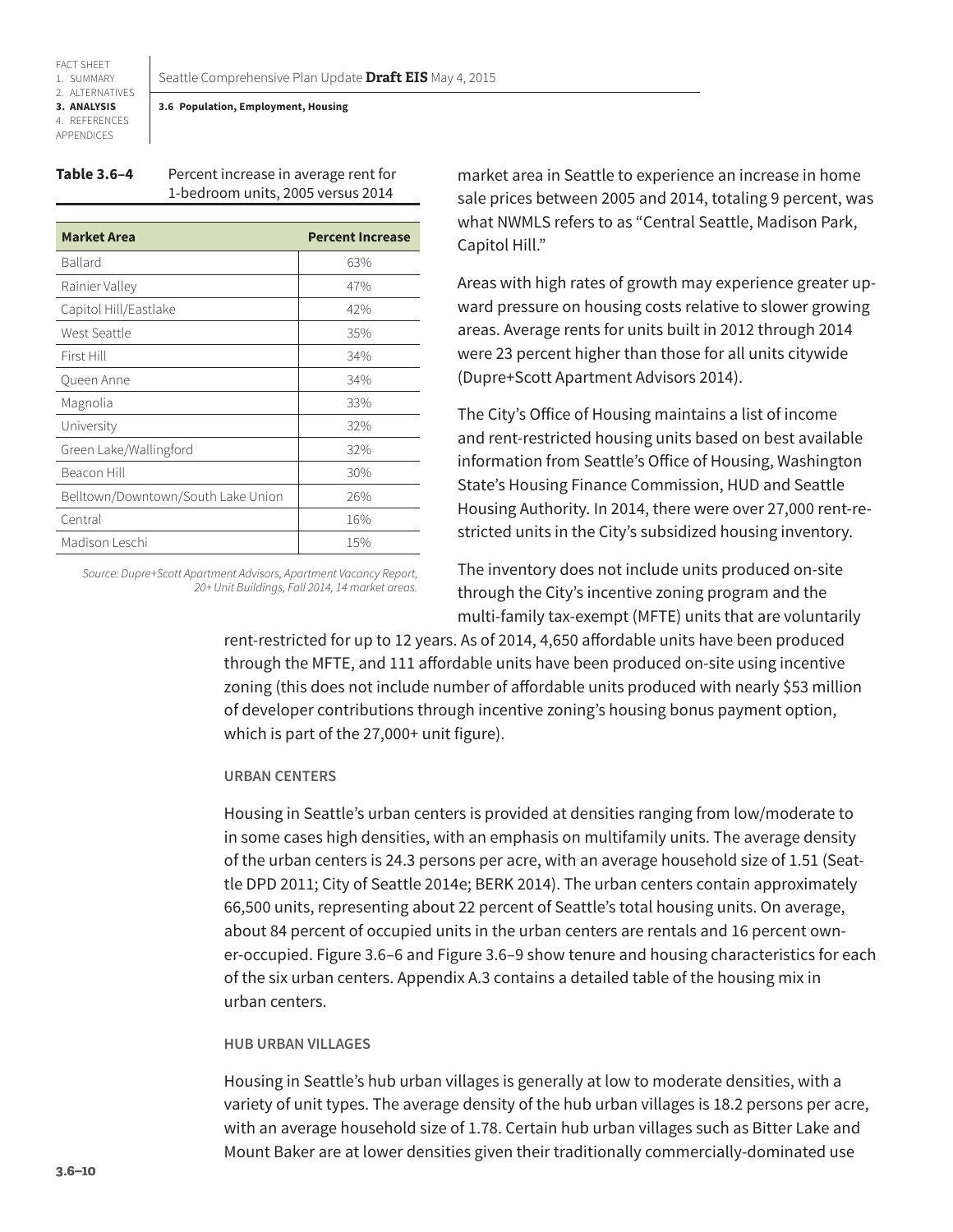<span id="page-10-0"></span>Seattle Comprehensive Plan Update **Draft EIS** May 4, 2015

#### 1. SUMMARY 2. ALTERNATIVES **3. ANALYSIS** 4. REFERENCES APPENDICES **3.6 Population, Employment, Housing**

FACT SHEET



**Figure 3.6–9** Urban centers: housing characteristics, 2010



<span id="page-10-1"></span>Figure 3.6-10 Hub urban villages: housing characteristics, 2010

patterns that still persist, while other hub urban villages such as Lake City are more compact. Hub urban villages contain approximately 19,759 units, representing about 6 percent of Seattle's overall housing units. On average, 58 percent of these units are rentals, with 42 percent owner-occupied. [Figure 3.6–6](#page-5-1) and [Figure 3.6–10](#page-10-1) show tenure and housing characteristics for each of the six hub urban villages. Appendix A.3 contains a detailed table of the housing mix in hub urban villages.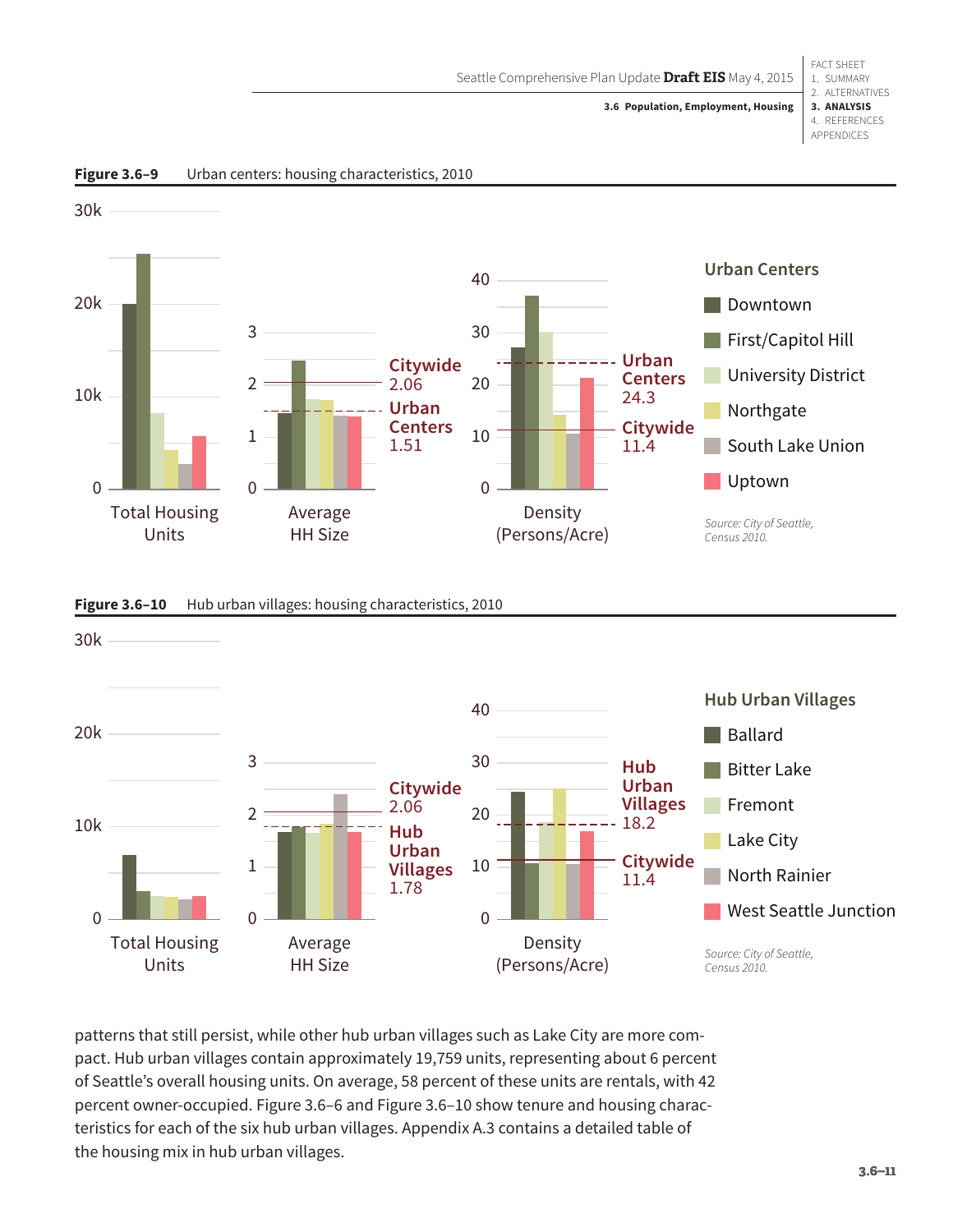<span id="page-11-0"></span>Seattle Comprehensive Plan Update **Draft EIS** May 4, 2015

#### **3.6 Population, Employment, Housing**



**Figure 3.6–11** Residential urban villages: housing characteristics, 2010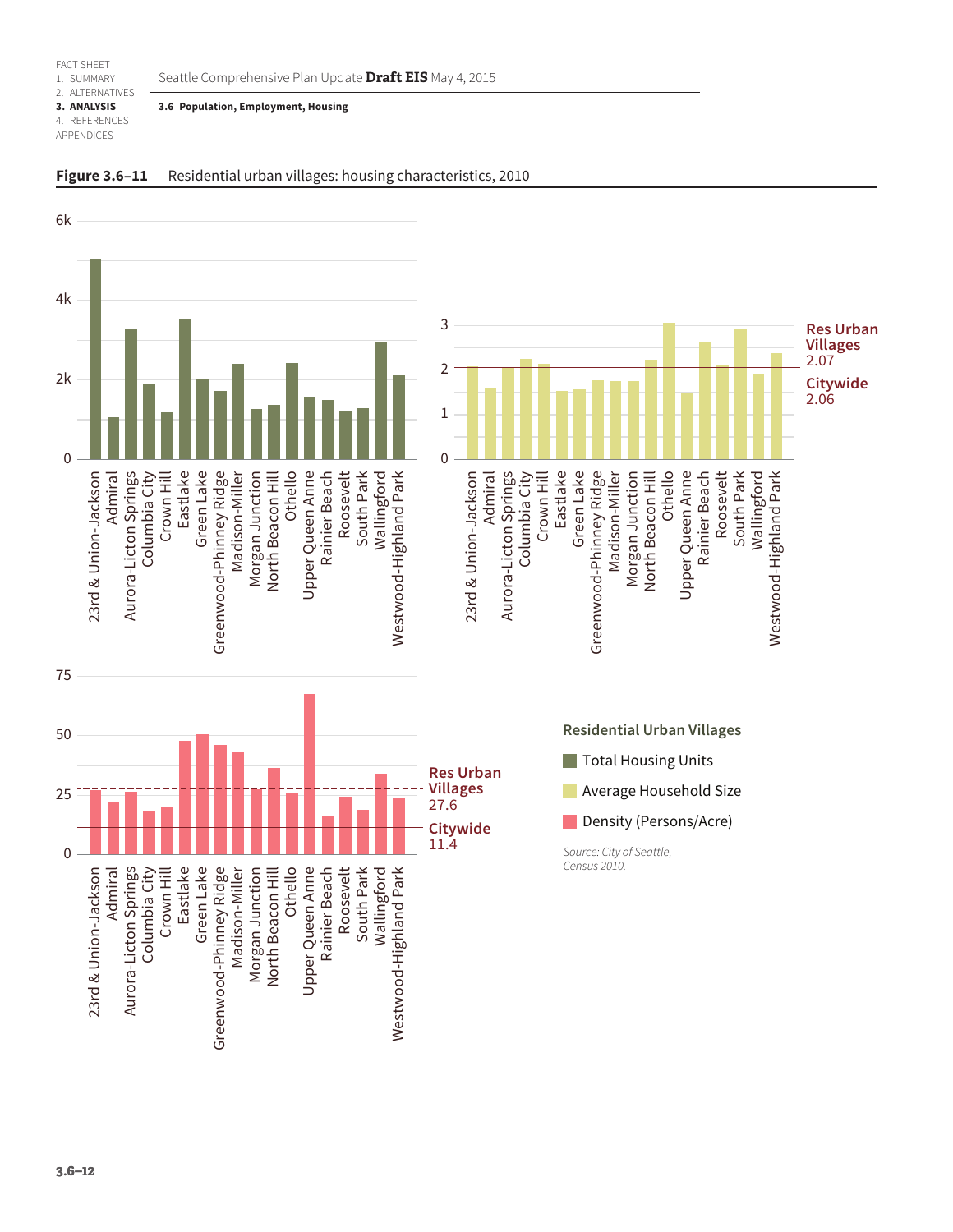#### **3.6 Population, Employment, Housing**

#### **RESIDENTIAL URBAN VILLAGES**

Housing development in Seattle's residential urban villages generally consists of medium to high density development types. Residential urban villages have an average household size of 2.07 persons—essentially the same as the citywide average of 2.06 persons per household and the actual density of development varies widely between villages. Population density averages 27.6 persons per acre, but varies from as low as 12.6 persons per acre to as high as 40.4 persons per acre. This reflects the differing past histories of the urban villages with varying degrees of established residential presence, and also reflects the tightness of defined urban village boundaries in some cases. Residential urban villages contain approximately 37,832 units, representing 12 percent of Seattle's overall housing units. On average, 66 percent of these units are rentals and 34 percent are owner-occupied. [Figure 3.6–6](#page-5-1) and [Figure 3.6–11](#page-11-0) show tenure and housing characteristics for each of the residential urban villages. Appendix A.3 contains a detailed table of the housing mix in residential urban villages.

#### **HOUSING DEVELOPMENT TRENDS**

As shown in [Figure 3.6–12](#page-12-0), new housing development in Seattle since 2005 has occurred mostly in urban centers and in areas outside centers or villages, followed by residential urban villages and hub urban villages, respectively. The MICs experienced a net reduction in housing during this period, in keeping with their industrial, employment-related character.

<span id="page-12-0"></span>

*Source: DPD Permit Warehouse, Building Construction Permits.*

The total number of units built between 2005 and 2014 was 48,359. With 5,486 units demolished over this time, the net new amount of units built over that period was 42,873.

## **Employment**

### **CITY OF SEATTLE**

The City of Seattle contained approximately 500,000 jobs in 2013, broken down into eight sectors identified in [Figure 3.6–13.](#page-13-0) The sector with the greatest representation is the services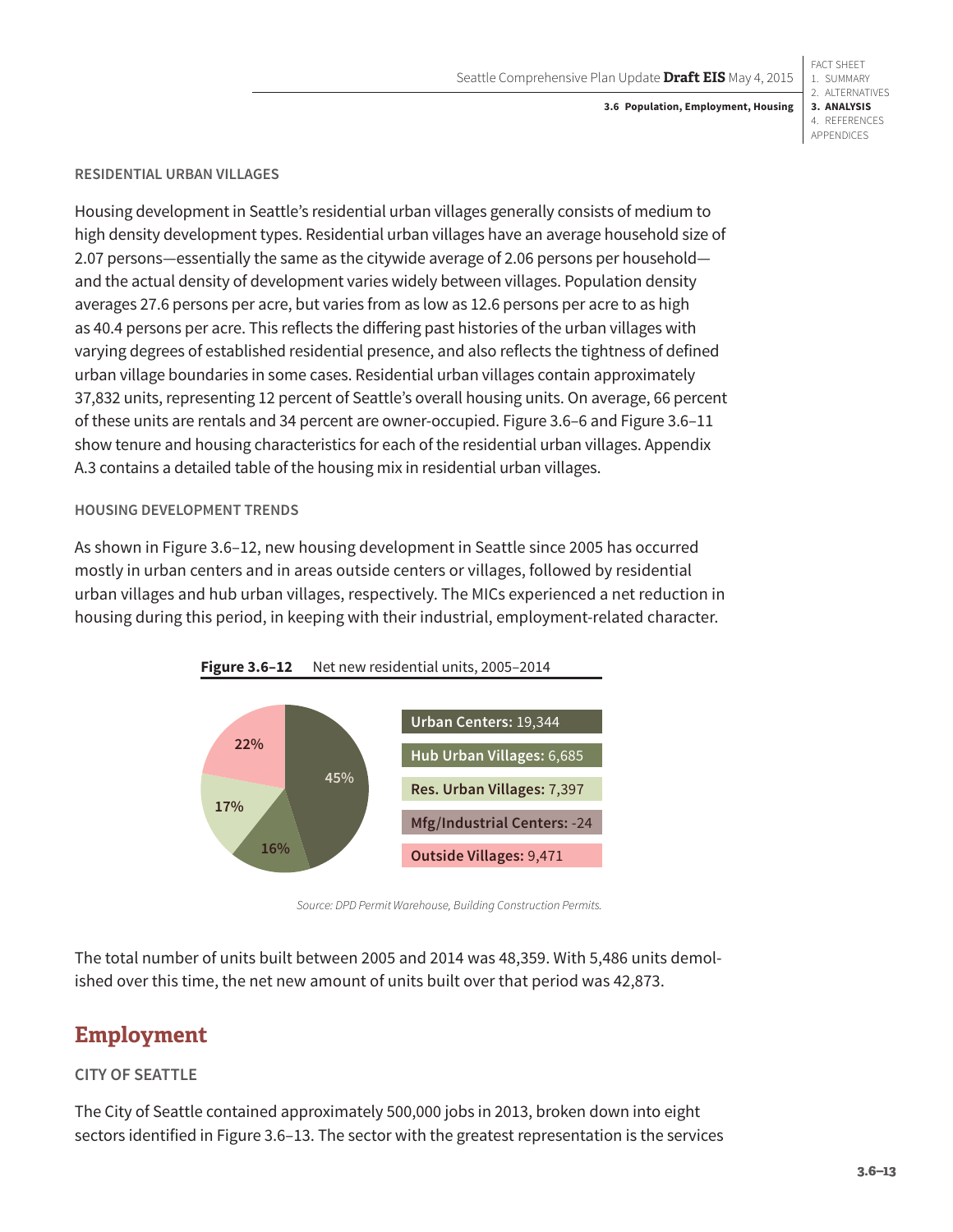#### **3.6 Population, Employment, Housing**

#### **Figure 3.6–13** Seattle employment by sector

#### <span id="page-13-0"></span>**Figure 3.6–14** Worker commute modes in Seattle



Transportation, Utilities

#### \* Finance, insurance and real estate

*Source: PSRC, 2013.*

sector, which is responsible for around 54 percent of employment in the city. Employment in Seattle and the Puget Sound region is highly influenced by the presence of high-tech and biotech industries; this industry cluster in particular has drawn related businesses to Seattle and has contributed to in-migration and the growth in population of young professionals.



**74%** of Seattle residents live and work in *the same place, a significantly greater share than the average across the country*

About 74 percent of workers in Seattle both live and work within the city. According to Census data, the majority of Seattle's residents commute to work, both inside and outside the city, by driving alone. Figure 3.6–14 shows 2012 American Community Survey results for Seattle worker commute modes. While single-occupant vehicle commuting is still the dominant mode, 19 percent of Seattle residents com-

mute by public transit and an additional 13 percent commute by bicycle or on foot. Approximately 69 percent of Seattle's 2012 employment was concentrated in the city's urban centers and villages (Seattle DPD 2014b), which are the most accessible hubs for commuters of all modes, particularly those using public transit modes provided by King County Metro, Sound Transit, Washington State Ferries and Community Transit.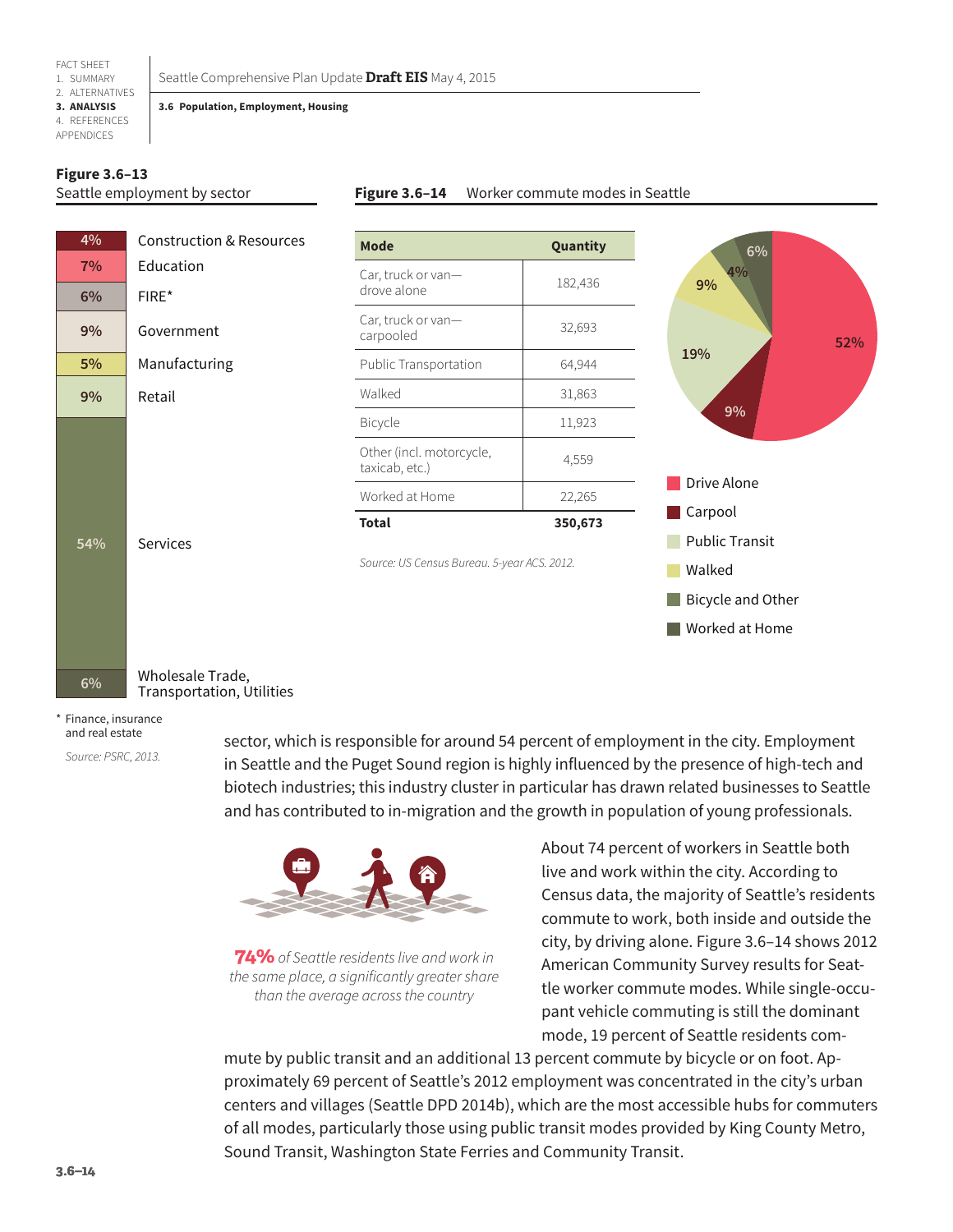#### **URBAN CENTERS**

According to the 2012 Covered Employment Estimates from Washington State's Employment Security Department (ESD) as analyzed by the City, urban centers contain 57 percent of Seattle jobs, including 77 percent of finance, insurance and real estate (FIRE) industry jobs, 58 percent of retail jobs, 60 percent of service jobs, 68 percent of government jobs and 76 percent of education jobs (see [Figure 3.6–15](#page-15-0) on the following page). Appendix A.3 contains a detailed table of employment by sector in urban centers.

### **HUB URBAN VILLAGES**

Seattle's hub urban villages contain 5 percent of Seattle's jobs, with the highest sector shares in retail (10 percent) and construction and resources (8 percent). See [Figure 3.6–16](#page-15-1) on the following page for a breakdown of employment by sector for each hub urban village.

#### **RESIDENTIAL URBAN VILLAGES**

Seattle's residential urban villages contain approximately 7 percent of Seattle's employment. The highest sector shares of Seattle's jobs in residential urban villages are retail (11.2 percent) and services (7.8 percent). See [Figure 3.6–17](#page-15-2) on the following page for a breakdown of employment by sector for each residential urban villages.

### **MANUFACTURING/INDUSTRIAL CENTERS**

Seattle's Greater Duwamish and Ballard-Interbay-Northend manufacturing/industrial centers (MICs) are important regional centers and drivers of employment growth for the manufacturing and industrial sectors. According to the 2012 Covered Employment Estimates from Washington State's ESD as analyzed by the City, Seattle's manufacturing/industrial centers contain approximately 15 percent of Seattle's employment. The highest shares of each of the following job sectors are located in manufacturing/industrial centers: construction and resources (43.9 percent), manufacturing (62.5 percent), wholesale trade, transportation and utilities (52.7 percent). See [Figure 3.6–18](#page-15-3) on the following page for a breakdown of employment by sector for the two manufacturing/industrial centers.

The Ballard-Interbay-Northend MIC has an industrial character, with a significant presence of maritime industries located on the Ballard Ship Canal. It is anchored on the north by Port of Seattle's Fisherman's Terminal Marina on the canal and on the south by the Port of Seattle's Pier 91 Cruise Facility and the Terminal 86 Grain Facility on Puget Sound. Freight rail lines run through Ballard-Interbay-Northend MIC, connecting the land and sea shipping networks.

The Greater Duwamish Center contains Seattle's primary port terminal, which acts as an intermodal hub for marine, air, rail, land and water transportation networks. The Port of Seattle Seaport, located where the terminus of the Duwamish meets Elliott Bay, operates a range of cargo activities on the 1,500 acres of waterfront property. The Seaport was the 3rd largest load center in 2014, and creates a significant impact on Seattle's and the state's economies (Port of Seattle 2015b).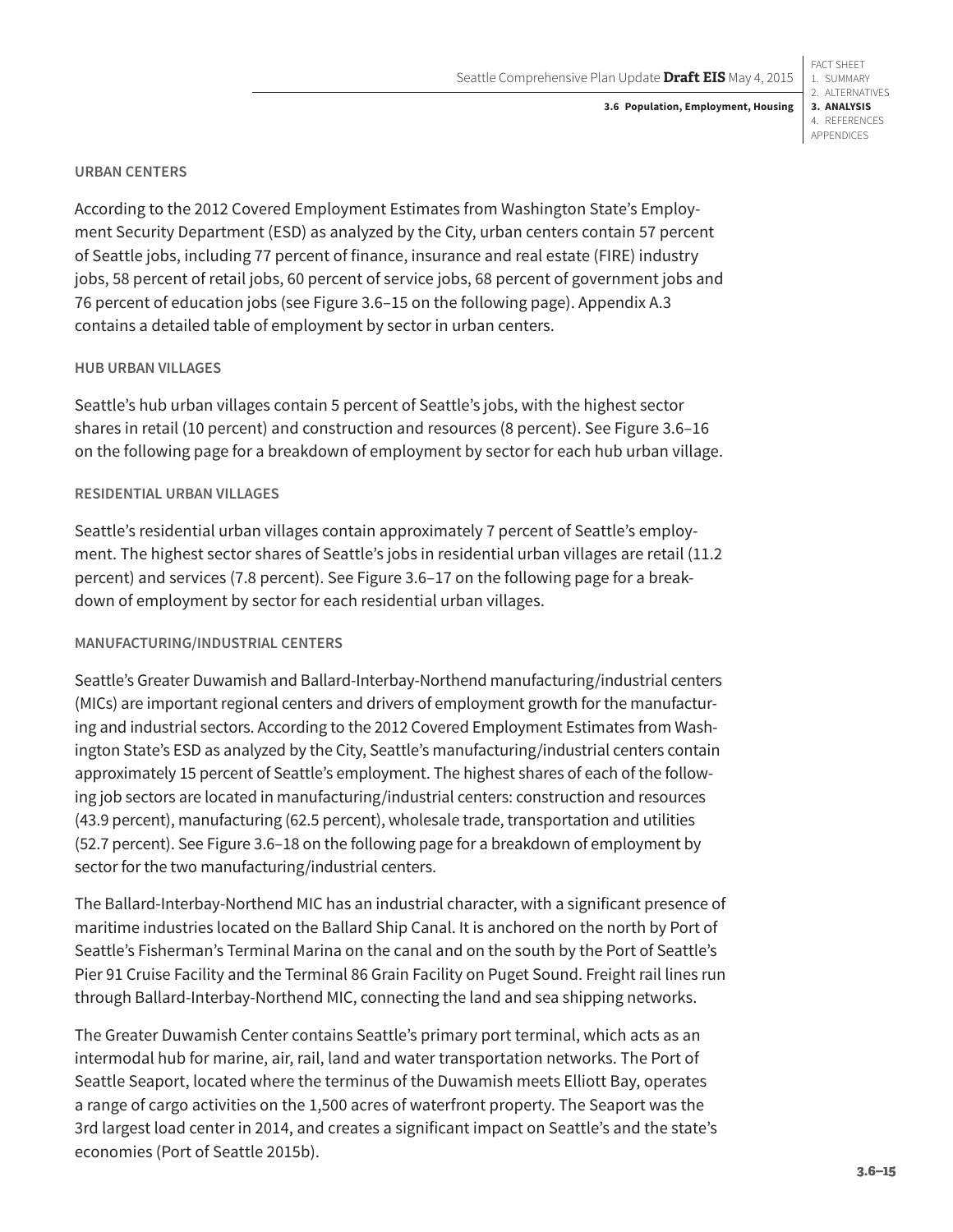

FACT SHEET

## <span id="page-15-0"></span>**3.6 Population, Employment, Housing**







<span id="page-15-1"></span>

<span id="page-15-2"></span>*Source: Washington State Employment Security Department, 2012.*





## Figure 3.6-18 Percent of Seattle employment sectors in manufacturing/industrial centers

<span id="page-15-3"></span>*Source: Washington State Employment Security Department, 2012.*



*Source: City of Seattle, 2012 Covered Employment Estimates (ESD)*

*Source: Washington State Employment Security Department, 2012.*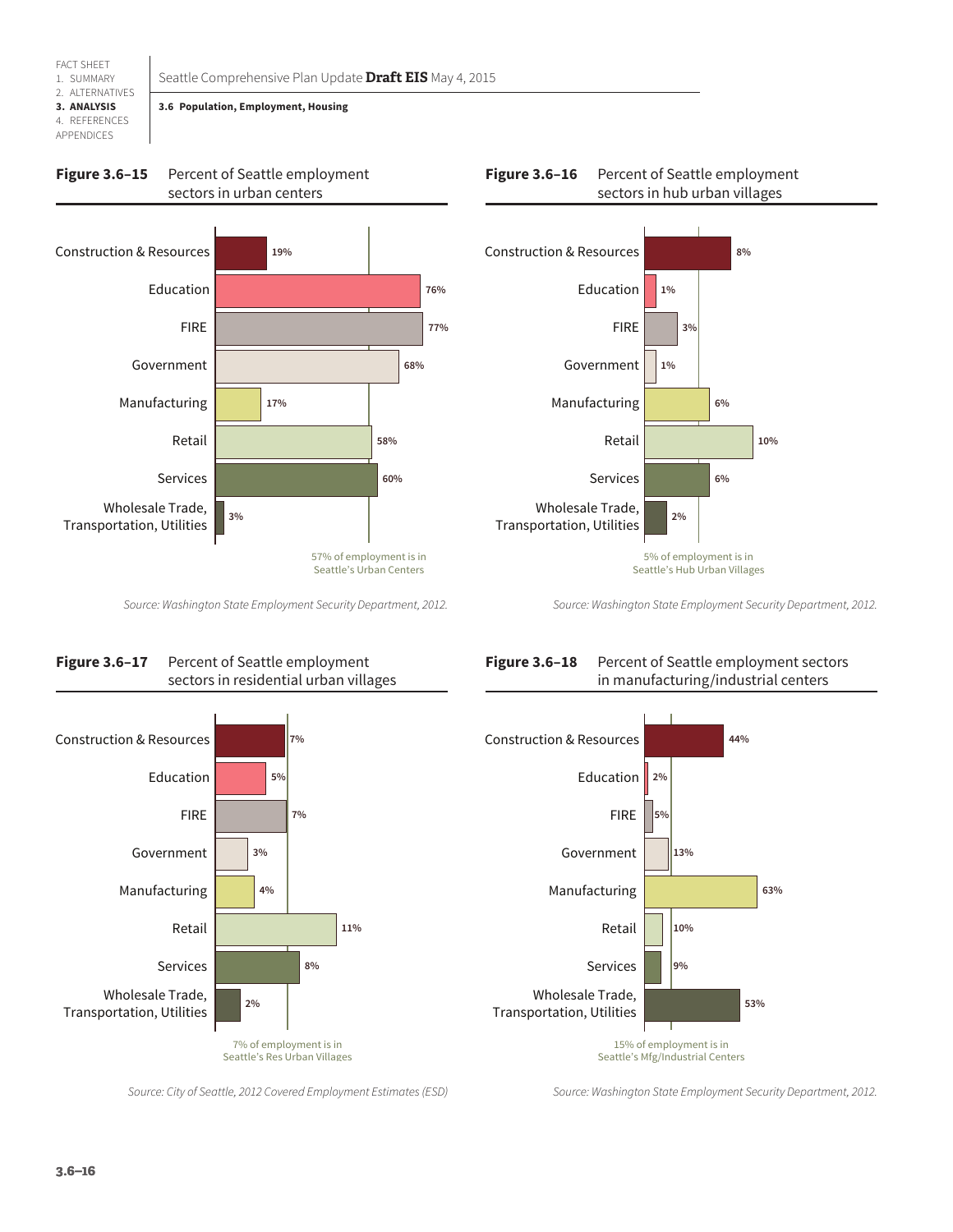FACT SHEET 1. SUMMARY 2. ALTERNATIVES **3. ANALYSIS** 4. REFERENCES APPENDICES

The Port of Seattle has a large influence on Seattle's economy and drives economic activities in a variety of related sectors. With the exception of a few smaller properties, much of the Port of Seattle's activities are located on properties within Seattle's two manufacturing/ industrial centers, and much of the economic growth directly related to the Port occurs in these areas. In 2013, the Port generated about 216,000 jobs, and businesses located on Port properties saw \$19.8 billion in revenues and generated \$894 million in state and local taxes (Port of Seattle 2015a).

# **3.6.2 Impacts**

## **Impacts Common to All Alternatives**

### **POPULATION AND HOUSING**

The four alternatives are distinguished by the way growth is distributed across the city's urban centers, villages and other areas. As described in Chapter 2, the rationales for the alternatives' growth distributions range from Alternative 1's continuation of current growth policy preferences in the Urban Village strategy, to pursuing a higher concentration of growth in the urban centers (Alternative 2), to increasing the emphasis on locating growth in areas relatively close to transit service (alternatives 3 and 4).

Under all four alternatives, the defined growth areas (including urban centers, hub urban villages and residential urban villages) have sufficient development capacity to accommodate planned levels of residential growth during the planning period (as shown in [Figure](#page-17-0)  [3.6–19](#page-17-0)), and none of the alternatives assume rezones are needed to increase allowed residential densities. However, alternatives 3 and 4 contemplate the possibility of FLUM mapping policy and designation changes that could affect future use-density possibilities. To the extent that future infill housing development occurs anywhere in the city, population density would increase and developable land would decrease over time. All four alternatives prioritize residential growth in urban centers and urban villages over other areas. Housing in urban villages is likely to be provided primarily in multifamily structures, which would continue Seattle's trend toward apartment and condominium units in the overall mix of available housing. It is likely that future housing will include a greater share of smaller-sized units, given current trends in housing development and the city's lower average household sizes of 2 persons or less in its urban centers and villages.

Housing affordability will be an issue of concern under all four alternatives, including Alternative 1. As noted in the Affected Environment section, a significant portion of Seattle's households are burdened by housing costs and, over 60 percent of the lowest income renter households (≤ 30 percent of AMI) are estimated to pay more than one-half of their income for rent and basic utilities. Ultimately, housing prices are likely to be driven by demand generated as a result of Seattle's strong job market and attractive natural and cultural ame-

*FLUM: Future Land Use Map*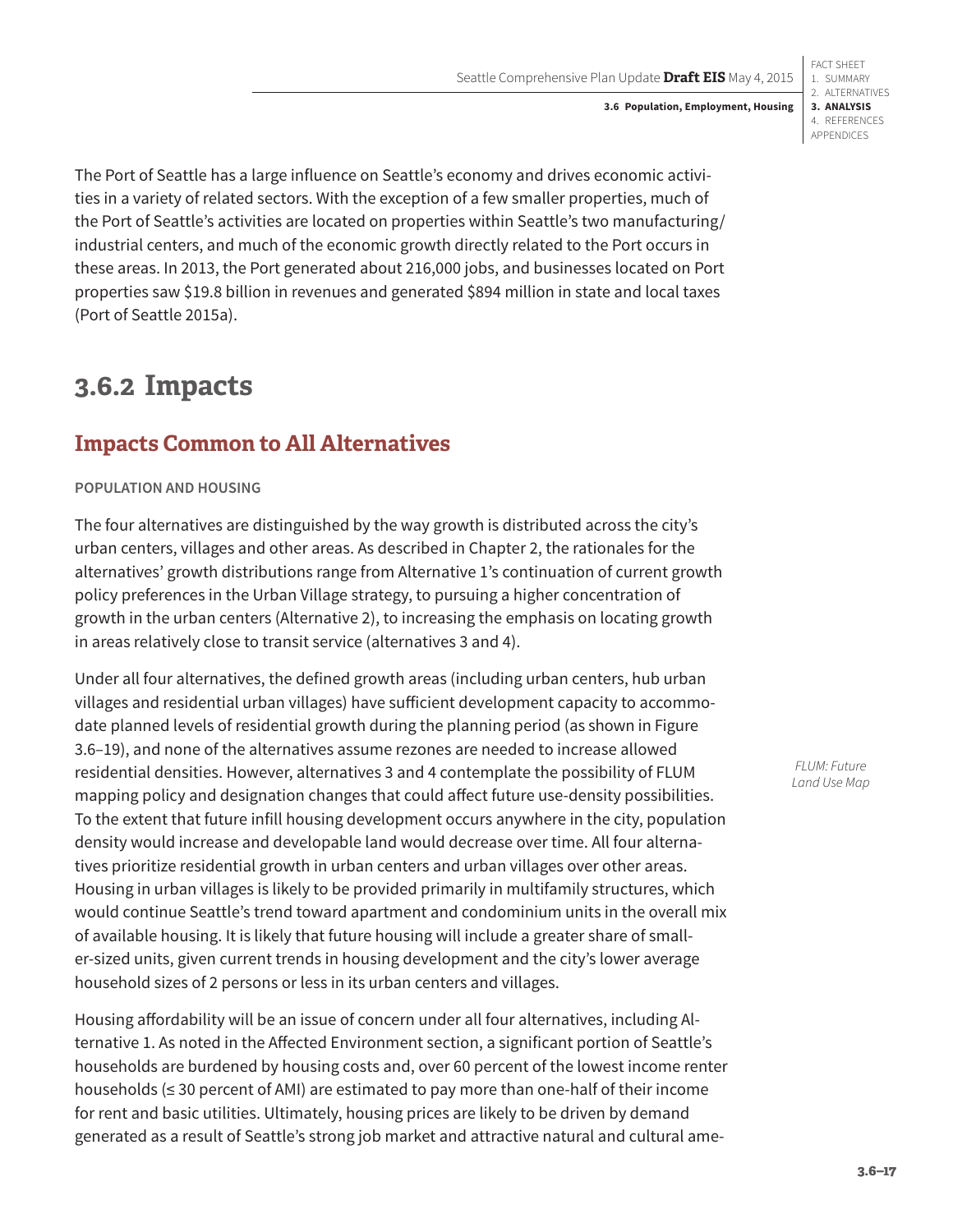Seattle Comprehensive Plan Update **Draft EIS** May 4, 2015

**3.6 Population, Employment, Housing**

FACT SHEET 1. SUMMARY 2. ALTERNATIVES **3. ANALYSIS** 4. REFERENCES APPENDICES



<span id="page-17-0"></span>

\* Existing capacity within urban villages is 172,475 housing units (same for all four alternatives).

*Source: City of Seattle, Department of Planning and Development.*

nities. The city's limited land base also will likely contribute to upward pressure on housing costs. Low vacancy rates and tight inventory also would likely contribute to higher rent trends, especially when demand is fueled by a comparatively highly educated, high-wage workforce.

Several other factors would be influenced by the distribution of development as outlined in the alternatives. Cost and affordability factors considered include:

- **Land Value.** The initial land cost for developers contributes to the total cost of each housing unit. Higher density developments with higher floor-area-ratios (FAR; see Figure 3.4–9 for an illustration of FAR) will have a smaller land cost per unit. Land values vary across the city, with the highest found downtown and generally decreasing outward.
- **Construction Costs.** The cost of housing construction also influences sale and rental prices. Building material costs will be roughly equal across the city, though the type of construction will not. Generally, taller buildings with steel framing are more expensive to build than shorter, wood framed structures. The alternatives that promote the most concentrated development patterns will result in construction of taller buildings to provide housing accommodating higher numbers of residents in a smaller geographic area. Taller buildings will generally be more expensive to construct than low-rise residential structures in areas not designated for growth.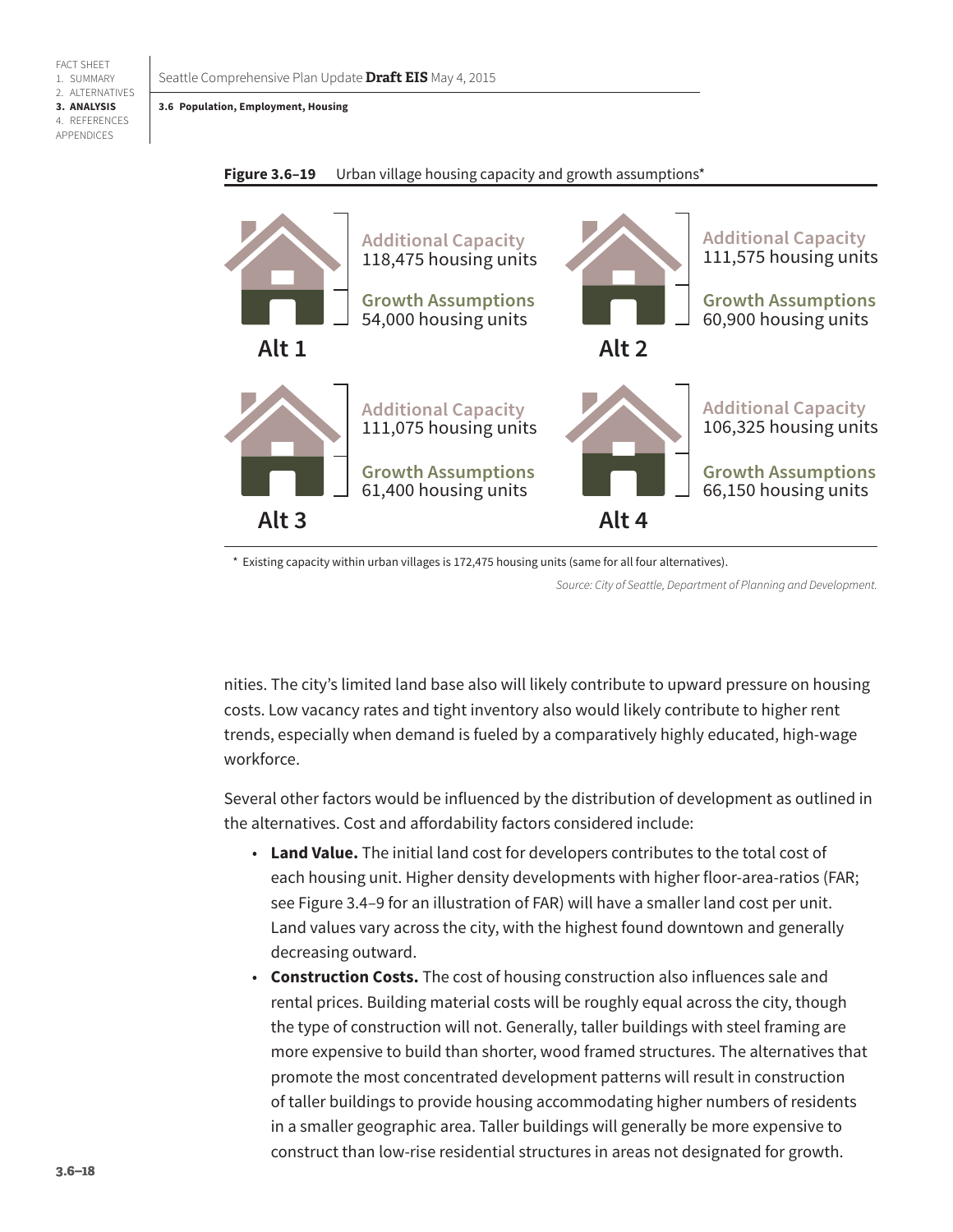FACT SHEET 1. SUMMARY 2. ALTERNATIVES **3. ANALYSIS** 4. REFERENCES APPENDICES

<span id="page-18-0"></span>



\* Existing capacity within urban villages is 217,172 jobs (same for all four alternatives).

*Source: City of Seattle, Department of Planning and Development.*

• **Proximity to Transportation and Services.** Higher density areas with the greatest proximity to neighborhood amenities, jobs and transportation (urban centers and hub urban villages) will generally have higher land values and thus, higher housing costs. However, proximity to transit and services may also lead to more frequent commuting by transit and help decrease resident spending on transportation, which could help households to control cost-of-living burdens generated by rent and transportation costs..

#### **EMPLOYMENT**

The anticipated future employment growth of 115,000 new jobs over twenty years will occur predominantly in Seattle's urban centers, hub urban villages and manufacturing/industrial centers. This is likely to continue past trends, and follow the policy preferences of the Comprehensive Plan to focus employment primarily in these particular kinds of areas.

For all four alternatives, there is already sufficient capacity to accommodate assumed employment growth in the City's urban centers, urban villages and manufacturing/industrial centers, as shown in [Figure 3.6–20](#page-18-0). The recent buildable lands study found that 217,000 jobs could be accommodated within the existing and—for alternatives 3 and 4 potentially expanded—urban centers and hub urban villages. Transit access, demographic trends and various market factors will influence precisely which industry sectors locate in various locations. See the following discussion for alternative-specific analysis.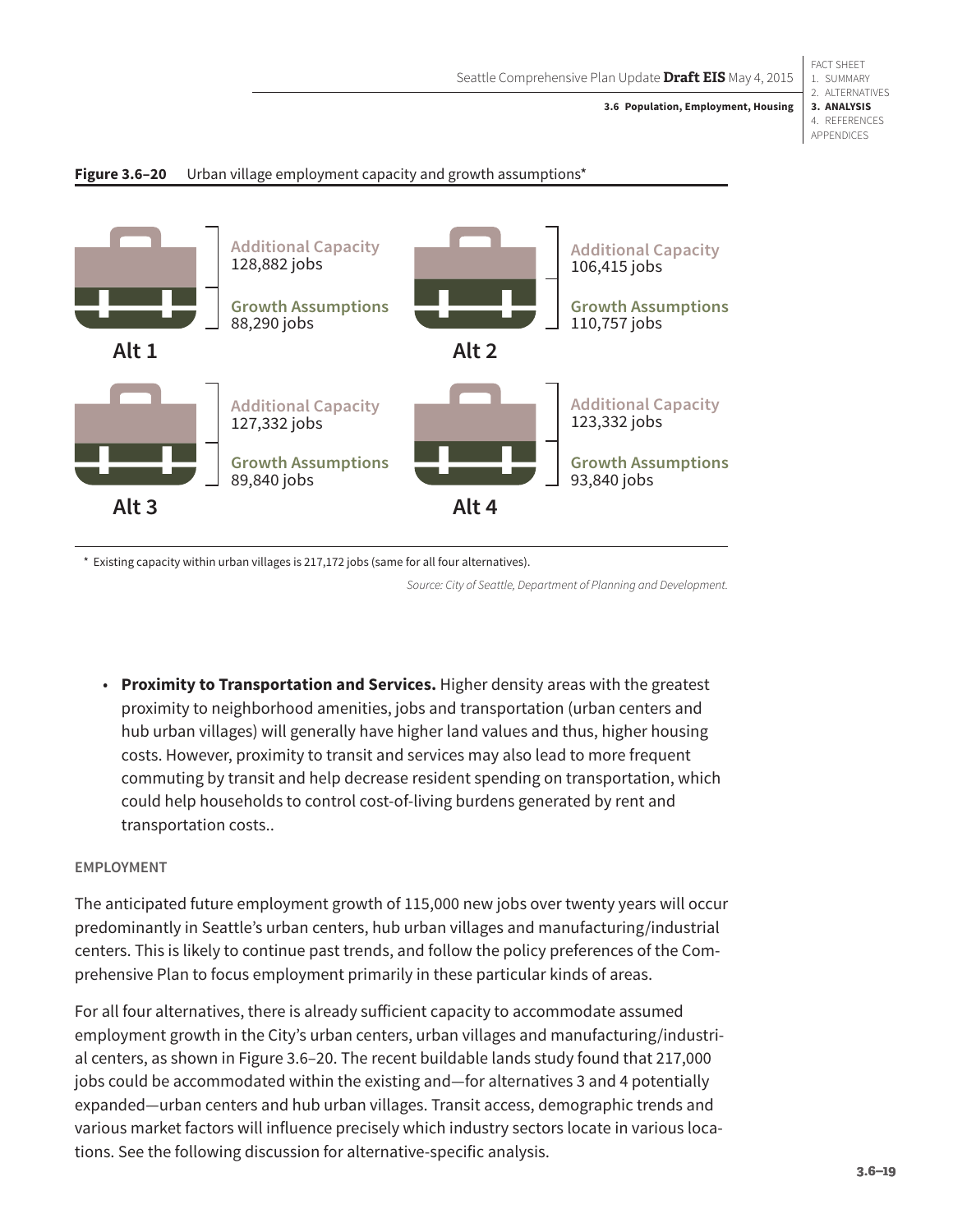#### **DISPLACEMENT**

As growth continues in Seattle and development accelerates to meet increasing demands for housing as well as commercial and retail space, some existing uses are likely to be redeveloped to accommodate new growth, creating a potential for displacement of existing homes and businesses. This displacement would occur where there is demolition and eviction, as well as where market forces would increase the cost of living or doing business to a level that is no longer affordable for certain groups. Displacement risk is likely to rise in those areas where populations are least able to absorb increasing housing costs, where desirable amenities (such as transit) are available and where development costs relative to projected rents are such that the potential for new development is high. Given the factors identified in this analysis, the risk of displacement of vulnerable resident populations and existing businesses is concluded to generate probable significant adverse impacts.

Older structures are sometimes demolished to make way for construction projects. In general, older residential units are less expensive than new construction; of apartment buildings with 20 or more units, those built in the 1970s and 1980s are Seattle's most affordable (Dupre+Scott Apartment Advisors). Older housing stock provides relatively more affordable options for lower-income households, and can play an important role in enabling vulnerable populations to remain in their communities. Housing costs for new units are often higher than those of the older structures that are replaced, and existing residential and business tenants are typically forced into seeking affordable options in another neighborhood or sometimes outside the city. This process often occurs when existing uses are replaced by higher-density residential development or more intense commercial uses, and it can create significant changes in the character of a neighborhood, destabilizing a community that may have been living or working in a particular neighborhood for decades and generations. In areas with high concentrations of vulnerable populations, displacement of businesses and cultural institutions on which local residents rely for services and employment and that provide community cohesion could result in adverse impacts on the community. If businesses that cater to immigrant communities or other vulnerable populations are displaced, the commercial uses that replace them may not offer the same services or may not be affordable to local residents. If vulnerable populations no longer have access to affordable housing and services in their existing neighborhoods, many residents could potentially be pressured to relocate.

Recognizing that socioeconomic and racial inequities are still present, neighborhoods with higher concentrations of vulnerable populations are identified so that the potential use of mitigation strategies to address unintended impacts of growth can be prioritized. This should include efforts toward prevention and mitigation of displacement of vulnerable populations from housing and businesses, particularly in areas identified as high risk.

Certain neighborhoods—urban villages in the central area, southeast Seattle and certain parts of north Seattle—are identified as more sensitive to change than others due to the greater presence of vulnerable populations. Vulnerable populations are defined by the City

FACT SHEET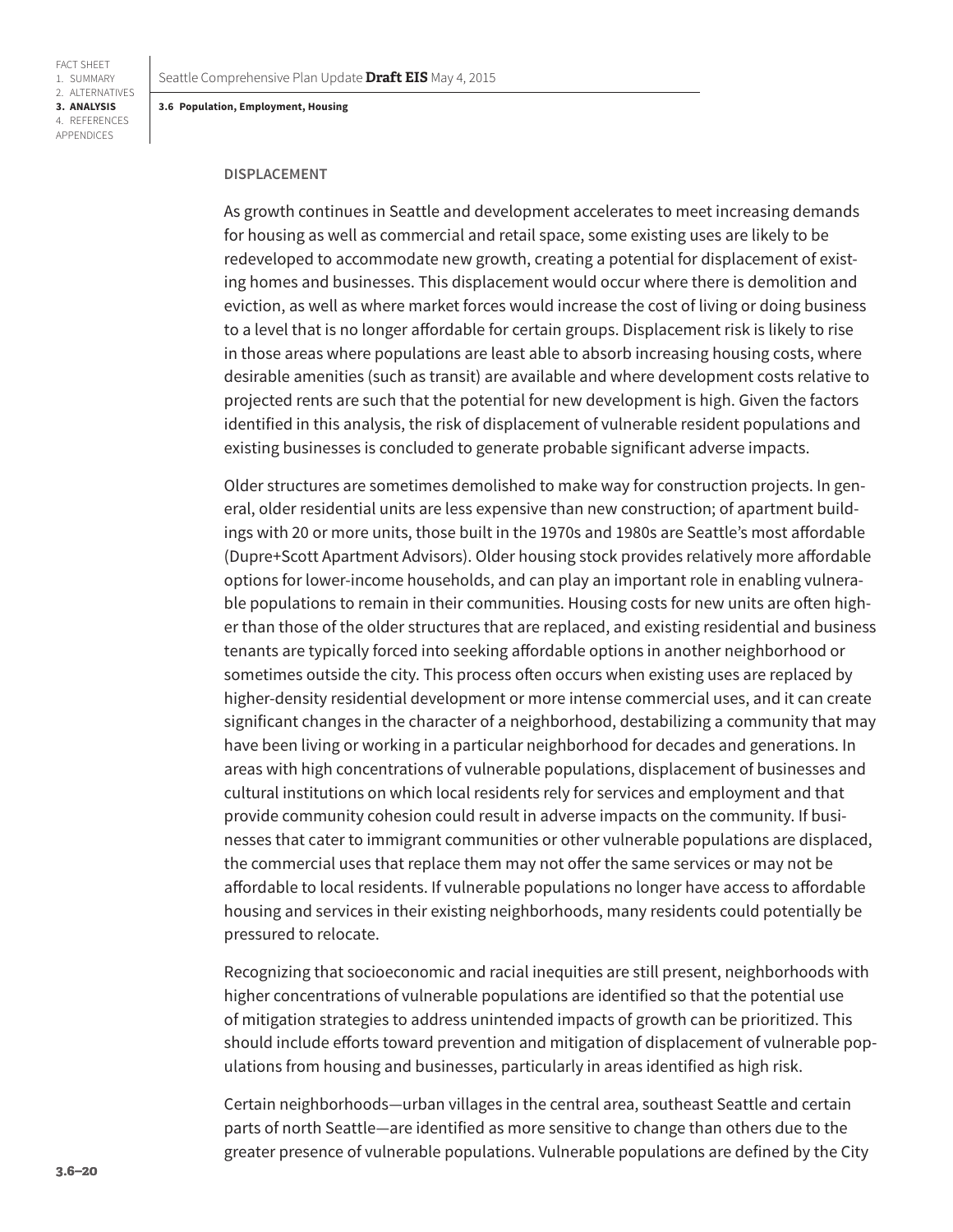as low-income populations, people of color and English language learners. Review of citywide demographic data indicates that certain urban villages contain higher concentrations of vulnerable populations. As a result, future growth in these areas would have a greater potential to result in displacement of vulnerable populations than growth in other parts of the city. Urban villages identified as containing higher concentrations of vulnerable populations include the following:

North Seattle

- University District
- Northgate
- Bitter Lake
- Lake City
- Aurora-Licton Springs

### South Seattle

- Mount Baker
- 23rd & Union-Jackson
- Columbia City
- Othello
- North Beacon Hill
- Rainier Beach
- South Park
- Westwood-Highland Park

[Figure 3.6–21](#page-21-0) compares the amount of housing growth projected to occur in urban villages with vulnerable populations under each alternative. The share of growth projected for urban villages with vulnerable populations ranges from 22 percent of total growth (Alternative 2) to 32 percent of total growth (Alternative 3). Also, when comparing the difference between the shares of growth projected for north versus south end urban villages with vulnerable populations, Figure 3.6-22 illustrates that the south end villages of this kind are projected to accept a 6-7 percent greater share of residential growth than the north end villages with vulnerable populations (for alternatives 3 and 4), or as much as a 10 percent lesser share of projected growth under Alternative 2. The projected residential growth shares are somewhat more balanced under Alternative 1. These observations generally illustrate how residential growth pressures could be experienced differently across the city depending upon how preferred growth policies are chosen.

Focusing growth in urban centers (as in Alternative 2) appears as though it could lessen displacement risks in urban villages identified as having vulnerable populations. On the other hand, concentrating growth in areas zoned for highest density could result in significantly higher cost housing, taking land and related construction costs into account, and could further trends toward increasing income stratification in Seattle. Therefore, challenges with respect to equity, potential displacement and housing affordability are identified with any alternative studied in this EIS.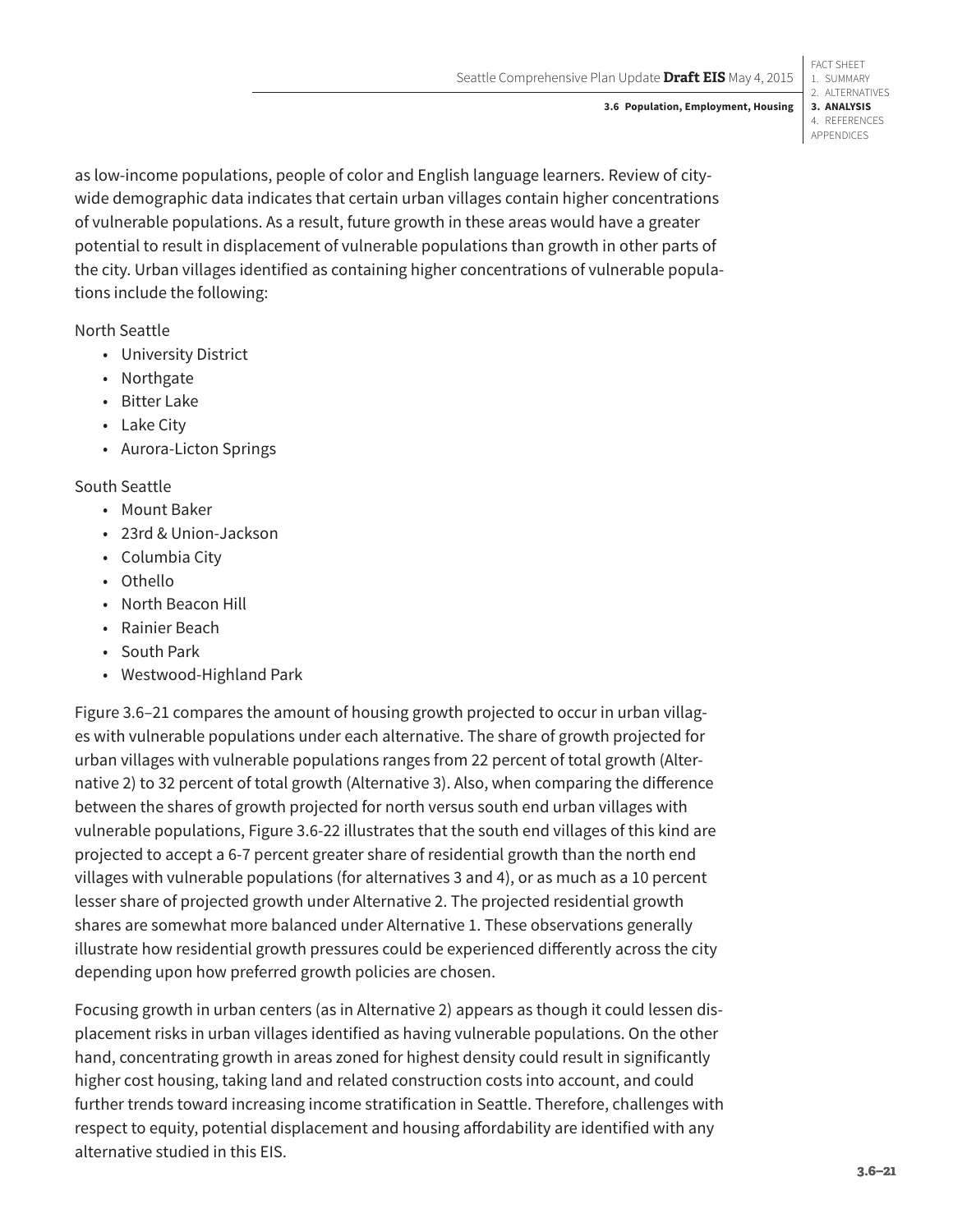<span id="page-21-0"></span>Seattle Comprehensive Plan Update **Draft EIS** May 4, 2015

**3.6 Population, Employment, Housing**



#### **Figure 3.6–21** Comparison of projected residential growth in areas with vulnerable populations, by alternative

Additional discussion of equity in the context of the Comprehensive Plan and future growth and development can be found in a separate document, the Equity Analysis, available at <www.seattle.gov/dpd>.

## **Alternative 1: Continue Current Trends (No Action)**

Alternative 1, Continue Current Trends (No Action), proposes a continuation of existing growth trends, resulting in a more distributed growth pattern than the three action alternatives. This alternative designates 77 percent of planned future housing growth and 77 percent of planned future employment growth to Seattle's existing urban centers and urban villages. The remaining 23 percent of growth is allocated to areas outside of existing center and village boundaries.

#### **POPULATION AND HOUSING**

Under Alternative 1, approximately 42 percent of housing growth (29,500 units) would occur in the urban centers, 14 percent in hub urban villages and 21 percent in residential urban villages (see [Figure 3.6–22\)](#page-22-0). The areas outside centers and village boundaries would absorb more new units compared to the other alternatives. As shown in [Figure 3.6–19](#page-17-0), zoning capacity in urban villages and centers is more than sufficient to accommodate growth projected for those areas.

Alternative 1 would likely result in patterns of development relatively consistent with the current development pattern, which follows the scales of development defined by current land use/zoning rules. With this existing regulatory framework that is assumed to contin-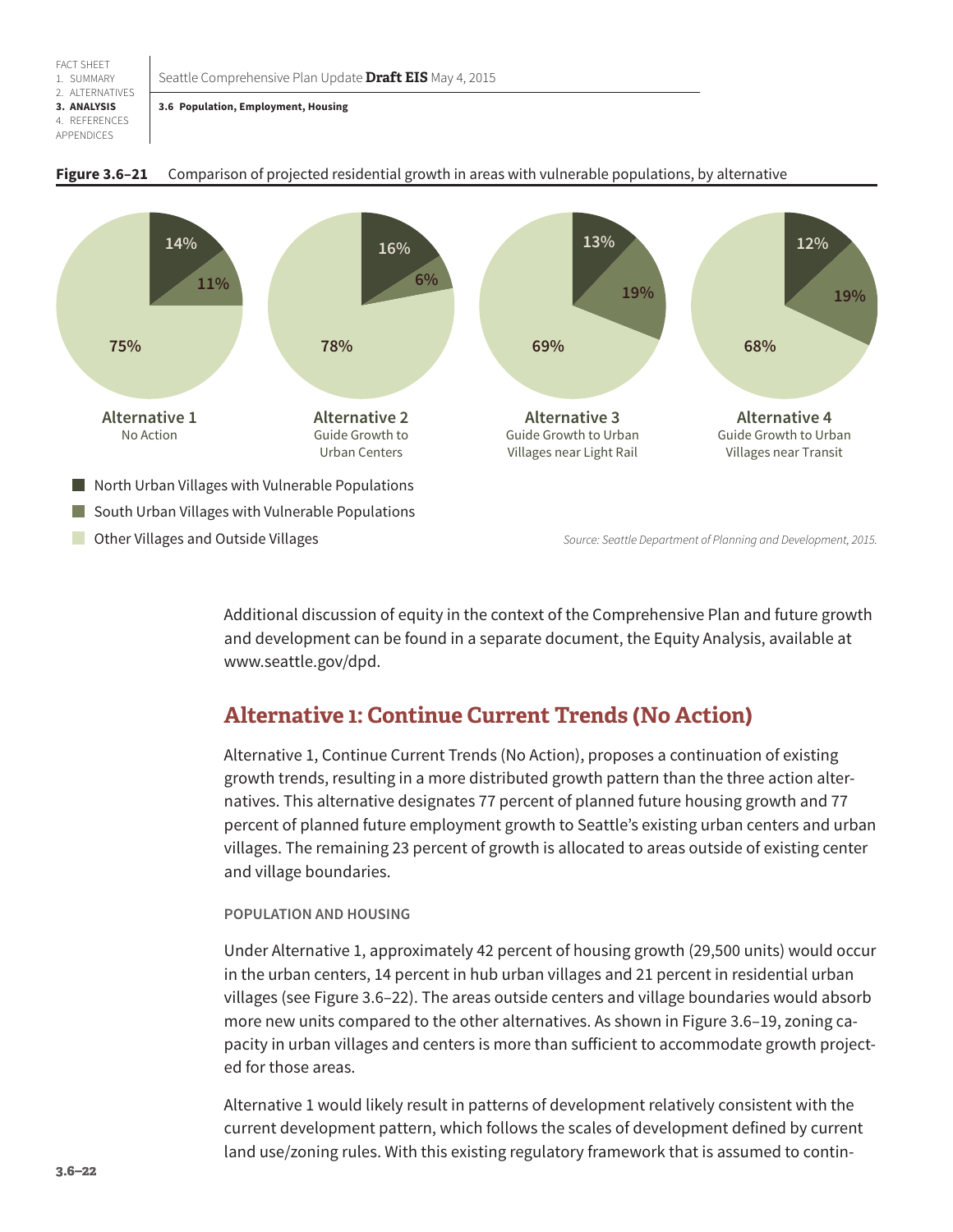#### 1. SUMMARY 2. ALTERNATIVES **3. ANALYSIS** 4. REFERENCES **3.6 Population, Employment, Housing**

FACT SHEET

APPENDICES



<span id="page-22-0"></span>**Figure 3.6–22** Distribution of housing growth under each alternative

ue, the future mix of new buildings in residential and hub urban villages are likely to occur within a range of heights and densities that would blend relatively closely with current development patterns. Downtown, First/Capitol Hill and South Lake Union would absorb a substantial portion of housing growth projected in urban centers, while Ballard and Bitter Lake would absorb a significant portion of the growth projected in hub urban villages. Among residential urban villages, 23rd & Union-Jackson, Aurora-Licton Springs, Columbia City, Madison-Miller and Othello would absorb the greatest levels of projected growth.

Due to the relatively compact nature of future housing development in urban centers and many urban villages, these areas are likely to remain most attractive to small households, such as smaller families or younger residents without children. Currently, only 6 percent of Seattle's total housing units are in hub urban villages, in mid-density buildings, and these areas would likely see mild-to-moderate increases in population density. Urban centers are likely to continue growing in ways that reinforce and expand the extent of high-rise building forms (as in Downtown), or that gradually transform areas with more mid-rise and limited high-rise building development. Considerably more growth would occur outside urban villages under Alternative 1 than under other alternatives, with an expected range of lower-density housing types fitting within existing zoning allowances.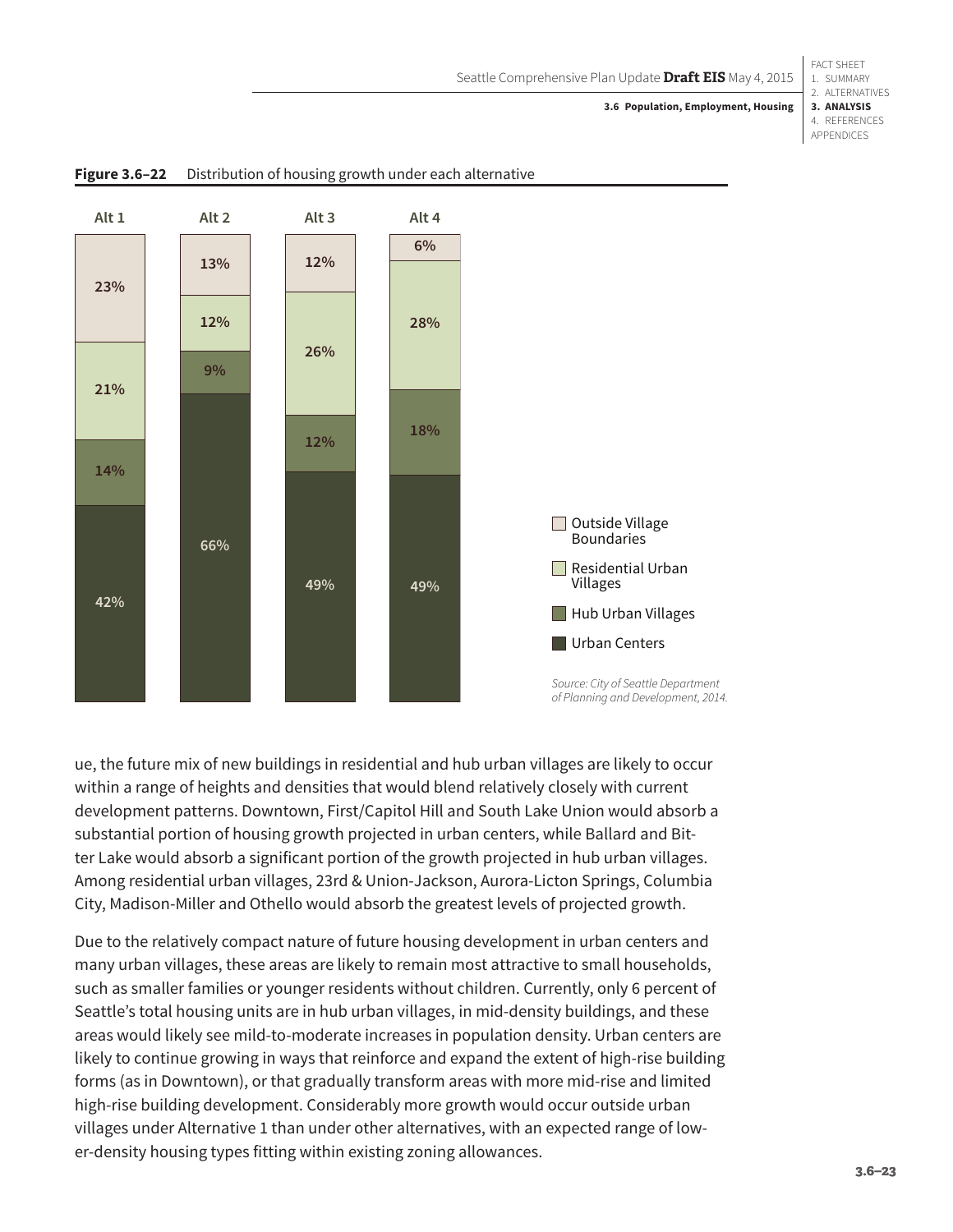**3. ANALYSIS** 4. REFERENCES APPENDICES

FACT SHEET 1. SUMMARY 2. ALTERNATIVES

> *Displacement of existing residents:* As shown in [Figure 3.6–21](#page-21-0), the projected growth under Alternative 1 would generate moderate potential for displacement in urban villages with the greatest amount of vulnerable populations, given the identified 25 percent share of total residential growth allocated to that kind of urban village. Future housing growth in these urban villages would be relatively evenly divided between North and South Seattle, resulting in moderate potential for displacement in each of these areas, relative to the other alternatives.

*Housing affordability:* Refer to the discussion under Impacts Common to All Alternatives.

#### **EMPLOYMENT**

Alternative 1 would result in employment patterns that are relatively consistent with existing patterns and trends, with slightly higher job growth than in the past and more jobs directed to urban village areas. Currently, only 5 percent of Seattle's employment is located in the hub urban villages; under this alternative, about 7 percent of the projected job growth is allocated to hub urban villages, at densities that could range up to 25 jobs per acre (see [Figure 3.6–23\)](#page-23-0). Hub urban villages projected to receive the most employment growth would be Ballard, Bitter Lake and Lake City. About 61 percent of job growth is projected to occur



#### <span id="page-23-0"></span>**Figure 3.6–23** Distribution of job growth under each alternative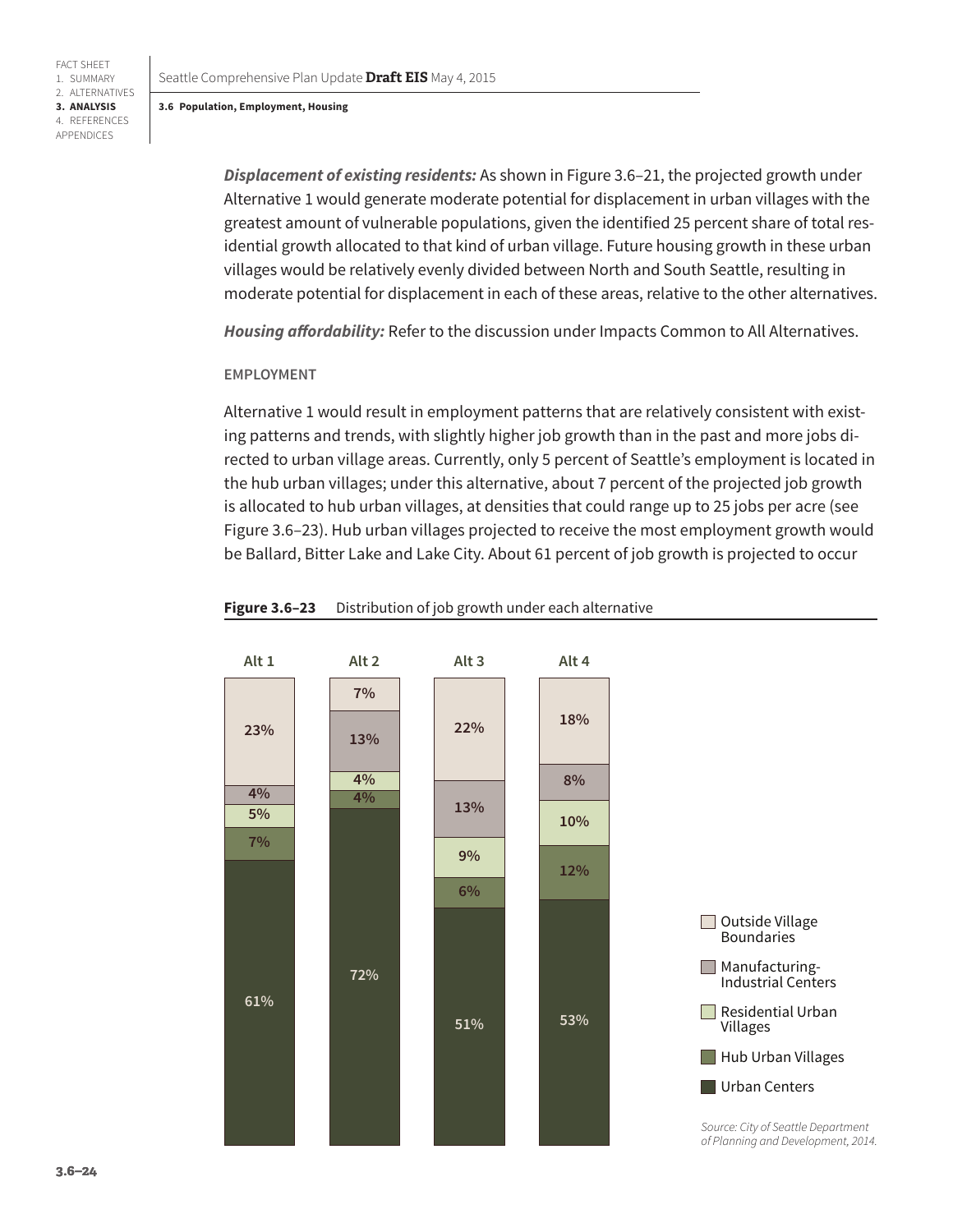#### 1. SUMMARY 2. ALTERNATIVES **3. ANALYSIS** 4. REFERENCES **3.6 Population, Employment, Housing**

FACT SHEET

APPENDICES

in urban centers under Alternative 1. About 30,000 jobs would be added to the Downtown Urban Center, with 20,000 more in South Lake Union and 8,000 in the University District. Although only 5 percent of 20-year job growth is expected in residential urban villages, these areas would still play a role in employment growth, especially through jobs at neighborhood-serving businesses. Among the residential urban villages, Columbia City is projected to experience the greatest employment growth, adding around 1,400 jobs.

As shown in [Figure 3.6–20](#page-18-0), capacity for around 92,828 jobs would remain in urban villages and centers after projected growth has been fulfilled.

*Displacement of existing businesses:* Under Alternative 1, employment would grow in a pattern similar to recent trends, concentrating in the existing employment centers and areas with industry clusters, such as Downtown and South Lake Union, with some concentrated areas of employment spread throughout the city's neighborhoods, in particular the hub urban villages. As described under Impacts Common to All Alternatives, displacement of businesses that provide services, jobs or community cohesion for vulnerable populations could potentially generate negative impacts on the community and make it difficult for residents to afford to remain in their neighborhoods. As shown in [Figure 3.6–24](#page-24-0), Alternative 1 would generate the lowest overall potential for displacement impacts in those urban villages with the highest amount of vulnerable populations, given the identified 18 percent share of total employment growth. Projected employment growth in urban villages with vulnerable populations would occur mostly in North Seattle; relative to other alternatives, Alternative 1 would have the lowest potential for displacement impacts in South Seattle urban villages given the identified 4 percent share of total employment growth, while it would have moderate potential for displacement impacts in urban villages in North Seattle.



### <span id="page-24-0"></span>**Figure 3.6–24** Comparison of projected employment growth in areas with vulnerable populations, by alternative

## **Other Villages and Outside Villages**

*Source: Seattle Department of Planning and Development, 2015.*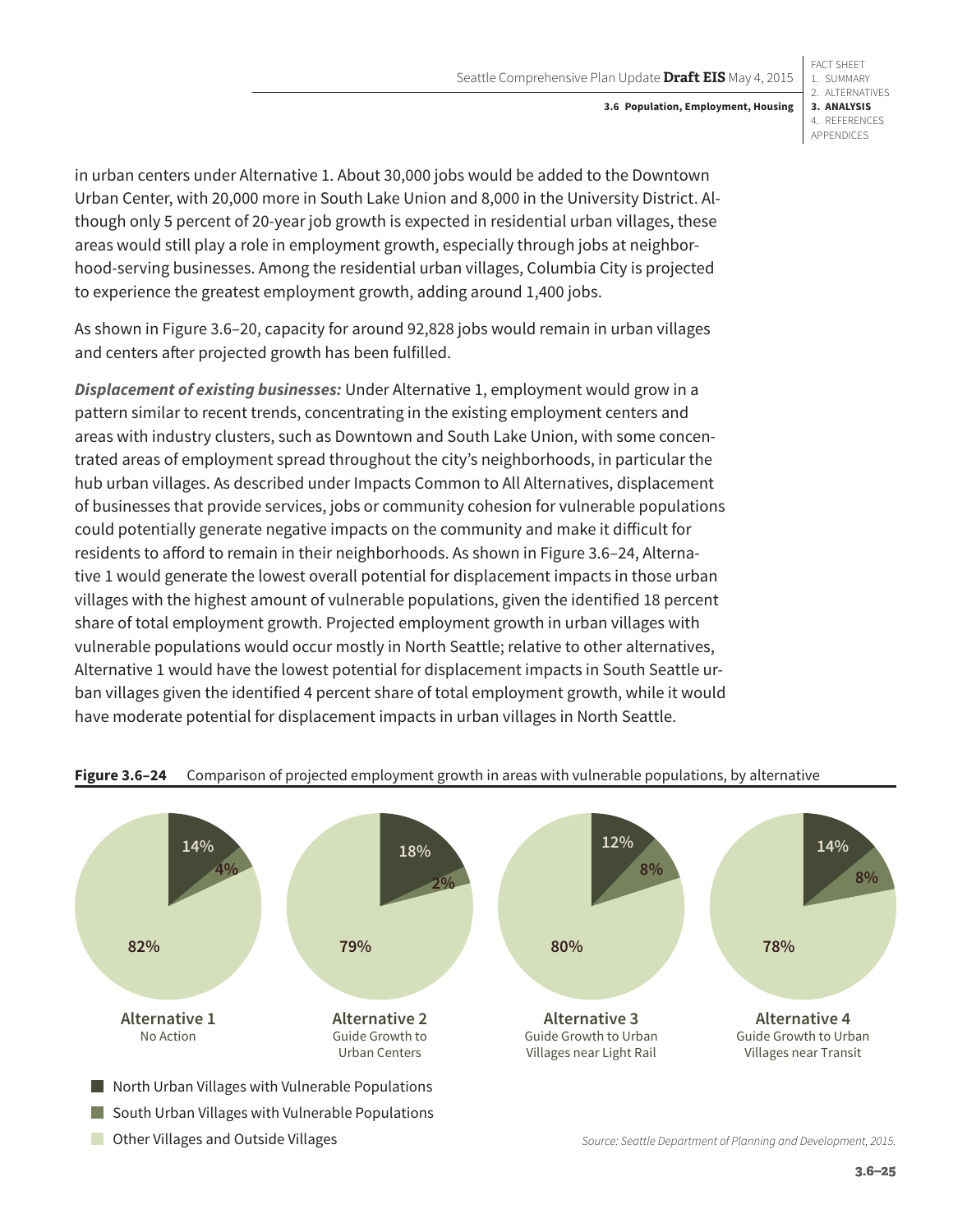FACT SHEET 1. SUMMARY 2. ALTERNATIVES **3. ANALYSIS** 4. REFERENCES APPENDICES

## **Alternative 2: Guide Growth to Urban Centers**

Alternative 2, Guide Growth to Urban Centers, would result in the most concentrated growth pattern, with the Downtown and South Lake Union urban centers absorbing the most population, housing and employment growth. Growth in areas outside urban villages would be limited. Alternative 2 designates 87 percent of planned future housing growth and 93 percent of planned future employment growth within urban center and urban village boundaries. Compared to Alternative 1, development would occur primarily in the current urban centers, which would absorb around 66 percent of this growth. While urban villages would still serve as local housing and employment hubs, they would likely receive less growth under Alternative 2 than under Alternative 1.

#### **POPULATION AND HOUSING**

Under Alternative 2, 66 percent of future housing growth would occur in urban centers (46,500 units), 9 percent in hub urban villages, 12 percent in residential urban villages and 13 percent in neighborhoods outside of village boundaries (see [Figure 3.6–22\)](#page-22-0). As shown in [Figure 3.6–19,](#page-17-0) zoning capacity in urban villages and centers is more than sufficient to accommodate growth designated for those areas.

If growth occurs as projected under Alternative 2, Downtown and South Lake Union would experience the greatest concentration of new housing units in urban centers, followed by First Hill/Capitol Hill. A significant portion of assumed housing growth would likely occur in Northgate and the University District, as well. Among hub urban villages, Ballard and West Seattle Junction would experience the most growth, followed by Bitter Lake and Lake City. With only 12 percent of growth going to residential urban villages, growth in most of these neighborhoods would be modest.

Currently, about 16 percent of the City's population lives within urban centers, which have a mid- to high-density of 23.5 persons per acre and a household size of 1.7. As the primary focus of housing growth under Alternative 2, residential development in urban centers would likely continue to consist of high-density multifamily housing that would help accommodate the amount of growth forecast for these areas, such as the commercial core and South Lake Union, where developable land is limited and the centers are highly developed already. Dwelling units in these areas are likely to remain relatively small and to attract small households, such as young professionals, single individuals, seniors or households without children, adding to the current trend in Seattle—particularly in the urban centers—toward smaller household sizes.

Compared with Alternative 1, Alternative 2 would result in the creation of a more concentrated development pattern; development would be concentrated in areas where developable or redevelopable land is increasingly limited and where most new units would be in mid- to high-rise buildings. This type of development is typically more expensive per square-foot and these costs would be passed onto residents. However, concentrating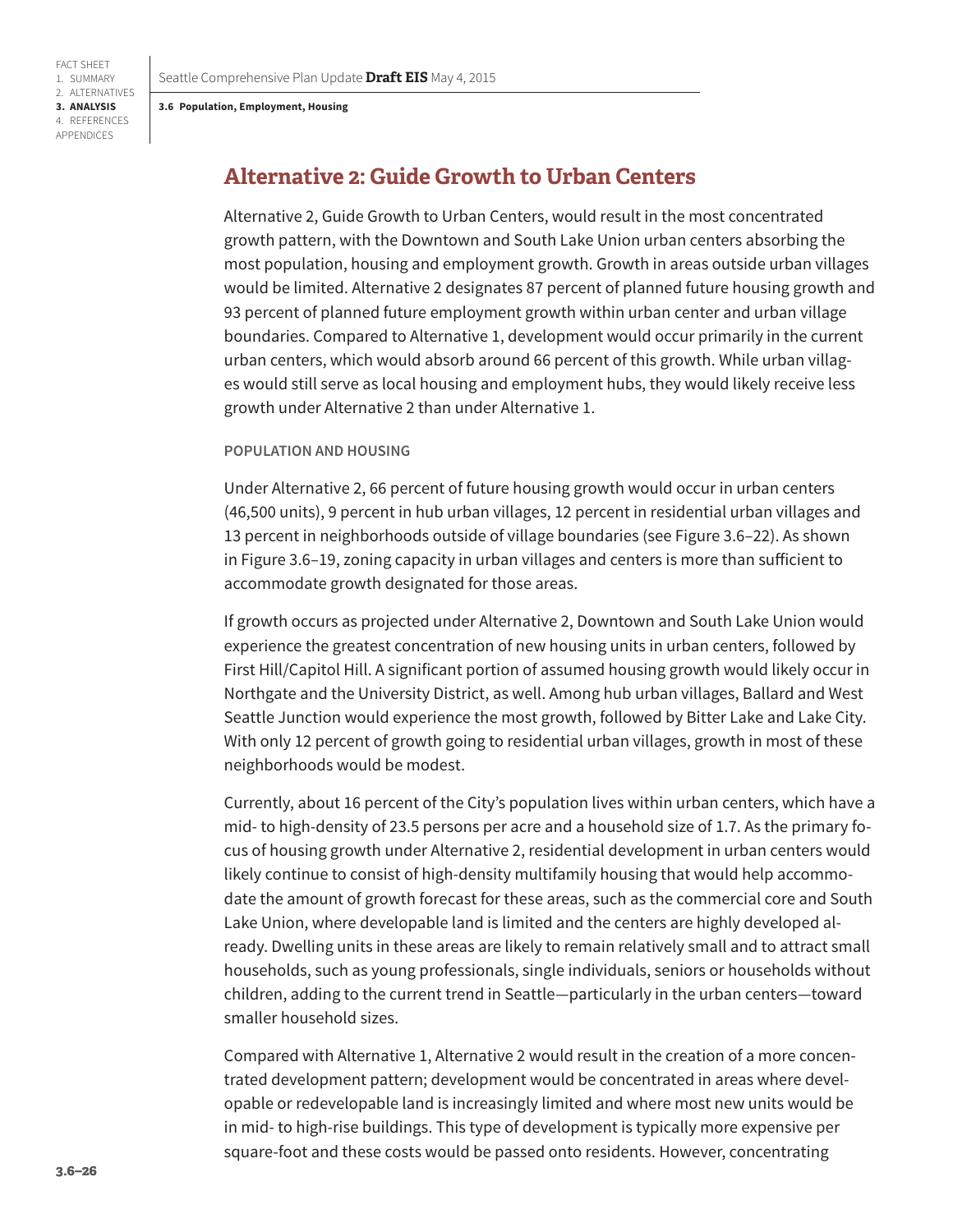FACT SHEET 1. SUMMARY 2. ALTERNATIVES **3. ANALYSIS** 4. REFERENCES APPENDICES

growth in a smaller geographic area may necessitate less demolition of residential units citywide than other alternatives and thus cause the least potential displacement of existing tenants from their residences or their communities in non-urban center parts of the city.

*Displacement of existing residents:* Among the alternatives, Alternative 2 would direct the least additional housing growth to those urban villages with the highest risk of displacement impacts on vulnerable populations, a 22 percent share of the total as shown in [Figure](#page-21-0)  [3.6–21.](#page-21-0) By concentrating new housing growth in city's densest neighborhoods, Alternative 2 would likely help to relieve development pressure in areas with high potential for displacement. However, this growth potentially affecting vulnerable populations would be more concentrated in the northern areas of the city (16 percent share in northern neighborhoods versus a 6 percent share in the southern neighborhoods).

*Housing affordability:* Refer to the discussion under Impacts Common to All Alternatives.

### **EMPLOYMENT**

Alternative 2 would direct 72 percent of future job growth to the urban centers, with 4 percent in hub urban villages and 4 percent in residential urban villages (see [Figure 3.6–23\)](#page-23-0). Another 13 percent of job growth would be allocated to the manufacturing/industrial centers of Greater Duwamish and Ballard-Interbay-Northend, leaving only 7 percent of future job growth allocated to areas outside urban villages.

As shown in [Figure 3.6–20](#page-18-0), the capacity for 74,703 additional jobs would remain in urban villages and centers after projected growth has been fulfilled. With 72 percent of job growth in urban centers, new employment would be heavily concentrated in Downtown, Northgate and South Lake Union. Ballard would accommodate the most job growth of the hub urban villages, while residential urban villages would experience only modest job growth. Compared with other alternatives, Alternative 2 would result in a more centralized employment pattern in Seattle, concentrating the majority of the city's jobs into a relatively compact geographic area. Concentrating employment in this manner would reinforce the high-density, mixed-use character of urban centers and the larger hub urban villages; residential urban villages and areas outside urban villages would continue to be highly residential in character, with relatively modest employment emphasis.

*Displacement of existing businesses:* Overall, under Alternative 2, the potential displacement impact on those urban villages with the highest amount of vulnerable populations would be moderate, relative to the other alternatives, as shown in [Figure 3.6–24](#page-24-0). With respect to the urban villages with the highest amount of vulnerable populations in South Seattle, Alternative 2 would direct the least amount of future growth to these areas and would have the lowest potential for displacement impacts. With respect to vulnerable populations in North Seattle, however, Alternative 2 would direct the most employment growth to these areas and would have the highest potential for displacement among the four alternatives.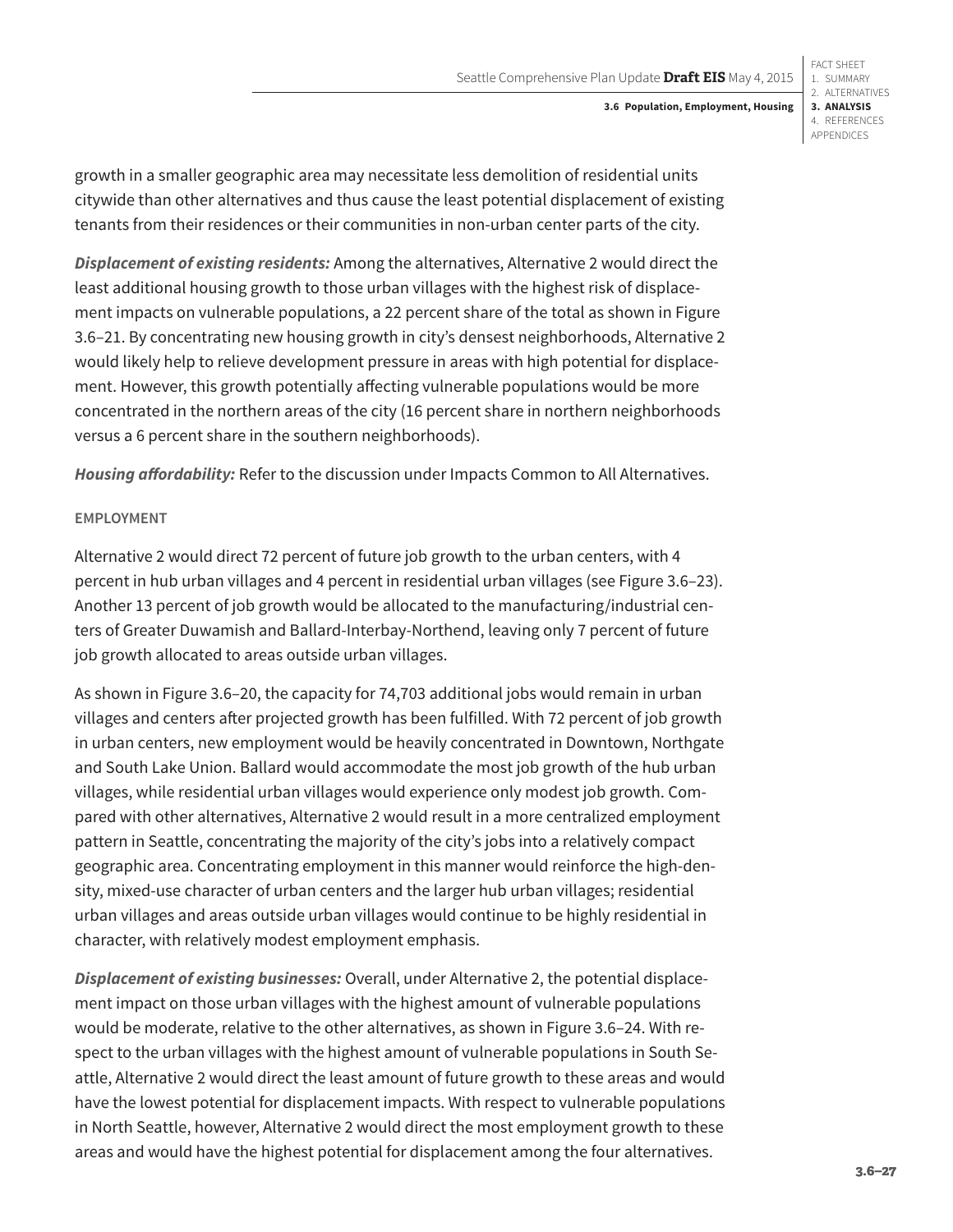Seattle Comprehensive Plan Update **Draft EIS** May 4, 2015

#### **3.6 Population, Employment, Housing**

FACT SHEET 1. SUMMARY 2. ALTERNATIVES **3. ANALYSIS** 4. REFERENCES APPENDICES

> These neighborhoods are likely to see notable increases in the density of development, with mixed use and commercial spaces likely to gradually replace older, low density buildings and push out some existing businesses. As described under Impacts Common to All Alternatives, displacement of businesses that provide services, jobs or community cohesion for vulnerable populations could potentially have negative impacts on the community and make it difficult for residents to afford to remain in their neighborhoods.

## **Alternative 3: Guide Growth to Urban Villages near Light Rail**

Alternative 3, which would focus growth along light rail corridors, designates 88 percent of planned future housing growth and 78 percent of planned future employment growth to Seattle's urban centers and hub urban villages with emphasis on those served by light rail stations. Similar to Alternative 1, Alternative 3 spreads growth throughout the city, though increased growth would be allocated to areas around transit stations.

#### **POPULATION AND HOUSING**

Under Alternative 3, 49 percent of housing growth would be in urban centers (34,500), 12 percent in hub urban villages and 26 percent in residential urban villages (see [Figure 3.6–](#page-22-0) [22\)](#page-22-0). The areas outside of village boundaries would absorb 12 percent of housing growth. As shown in [Figure 3.6–19](#page-17-0), capacity for 111,075 housing units would remain in urban villages and centers after projected growth has been fulfilled

Alternative 3 allocates the most housing growth to the Downtown, First/Capitol Hill and South Lake Union urban centers. Among hub urban villages the greatest growth is allocated to Mount Baker, which has an existing light rail station, as well as Ballard and West Seattle Junction. The greatest housing growth among residential urban villages is planned for those with existing or planned light rail stations—23rd & Union-Jackson, Columbia City, North Beacon Hill, Othello, Rainier Beach and Roosevelt.

Compared with Alternative 2 and Alternative 1, Alternative 3 would have greater effects on residential urban villages that currently have or are planned to have light rail stations, such as Othello, North Beacon Hill, Rainier Beach and Roosevelt. While these villages are allocated relatively little growth compared to areas such as Downtown or South Lake Union, Alternative 3 would direct a greater amount of housing and employment to these areas than in other alternatives, targeting them for future transit-oriented development. In addition, Alternative 3 would create new urban villages along proposed light rail corridors, forming new concentrations of housing and jobs in areas currently developed at relatively low intensities.

Location near frequent transit service is a significant amenity, and the availability of transit is likely to spur future development in these areas, resulting in high-cost, mid- to high-density residential development close to light rail stops. As existing low-density housing stock is redeveloped in these residential urban villages in favor of higher-density, higher-priced housing, some displacement of existing dwelling units is likely to occur. Overall, Alternative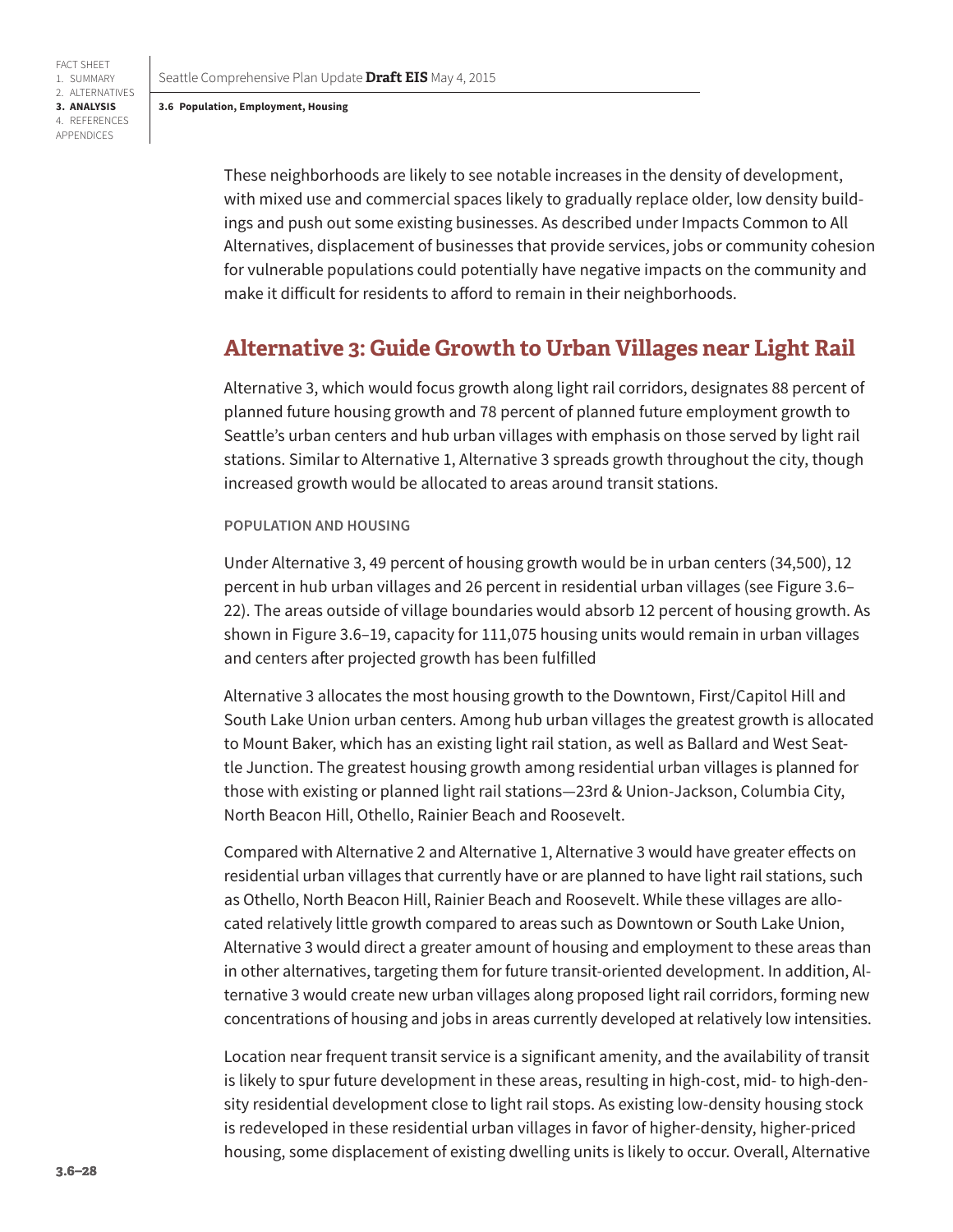1. SUMMARY 2. ALTERNATIVES **3. ANALYSIS** 4. REFERENCES APPENDICES **3.6 Population, Employment, Housing**

FACT SHEET

3 concentrates development more than alternatives 1 and 4 and would result in comparatively less potential displacement. However, it would have a greater potential for displacement compared to Alternative 2 (Urban Centers Focus) by allocating a greater share of growth outside of urban centers and villages.

*Displacement of existing residents:* As shown on [Figure 3.6–21](#page-21-0), Alternative 3 would generate a relatively high potential for displacement of residents in urban villages with the greatest amount of vulnerable populations. With respect to south Seattle neighborhoods of this kind, Alternative 3 would have the greatest potential for displacement impacts (on par with Alternative 4). This would relate to the intent to emphasize growth in urban villages served by light rail stations.

*Housing affordability:* The discussion above suggests that under Alternative 3, the potential for growth-related impacts on housing affordability in light rail station areas is likely to be greater than Alternative 2, due to a greater amount of anticipated residential and employment growth in those areas, including several that have relatively higher presence of "vulnerable populations." Also refer to the discussion under Impacts Common to All Alternatives.

### **EMPLOYMENT**

Alternative 3 would place 51 percent of job growth in urban centers, 6 percent in hub urban villages and 9 percent in residential urban villages (see [Figure 3.6–23](#page-23-0)). Another 13 percent of job growth would be allocated to the manufacturing/industrial centers of Greater Duwamish and Ballard-Interbay-Northend. About 22 percent of job growth would be located in areas outside of urban village boundaries. As shown in [Figure 3.6–20,](#page-18-0) the capacity for 91,278 jobs would remain in urban villages and centers after projected growth has been achieved.

The urban centers with the most anticipated growth under Alternative 3 are Downtown, South Lake Union and Northgate, where a light rail station is planned. Of the hub urban villages, the greatest share of job growth is planned for Ballard and Mount Baker. Residential urban villages with light rail stations would be allocated the greatest employment growth under Alternative 3. As discussed above, the availability of frequent transit is anticipated to provide an incentive for employers to locate in these areas.

Currently, the largest share of Seattle commuters (52 percent) drive alone, and 19 percent use public transportation, as discussed above. A focus on transit-oriented development and light rail stations as employment centers could influence commuting trends away from single-occupancy vehicles and promote greater transit ridership among commuters.

*Displacement of existing businesses:* Under Alternative 3, approximately 20 percent of Seattle's employment growth is projected to occur in neighborhoods with the highest amounts of vulnerable populations, as shown in [Figure 3.6–24](#page-24-0). As described under Impacts Common to All Alternatives, displacement of businesses that provide services, jobs or community cohesion for vulnerable populations could potentially have negative impacts on the community and make it difficult for residents to afford to remain in their neighborhoods.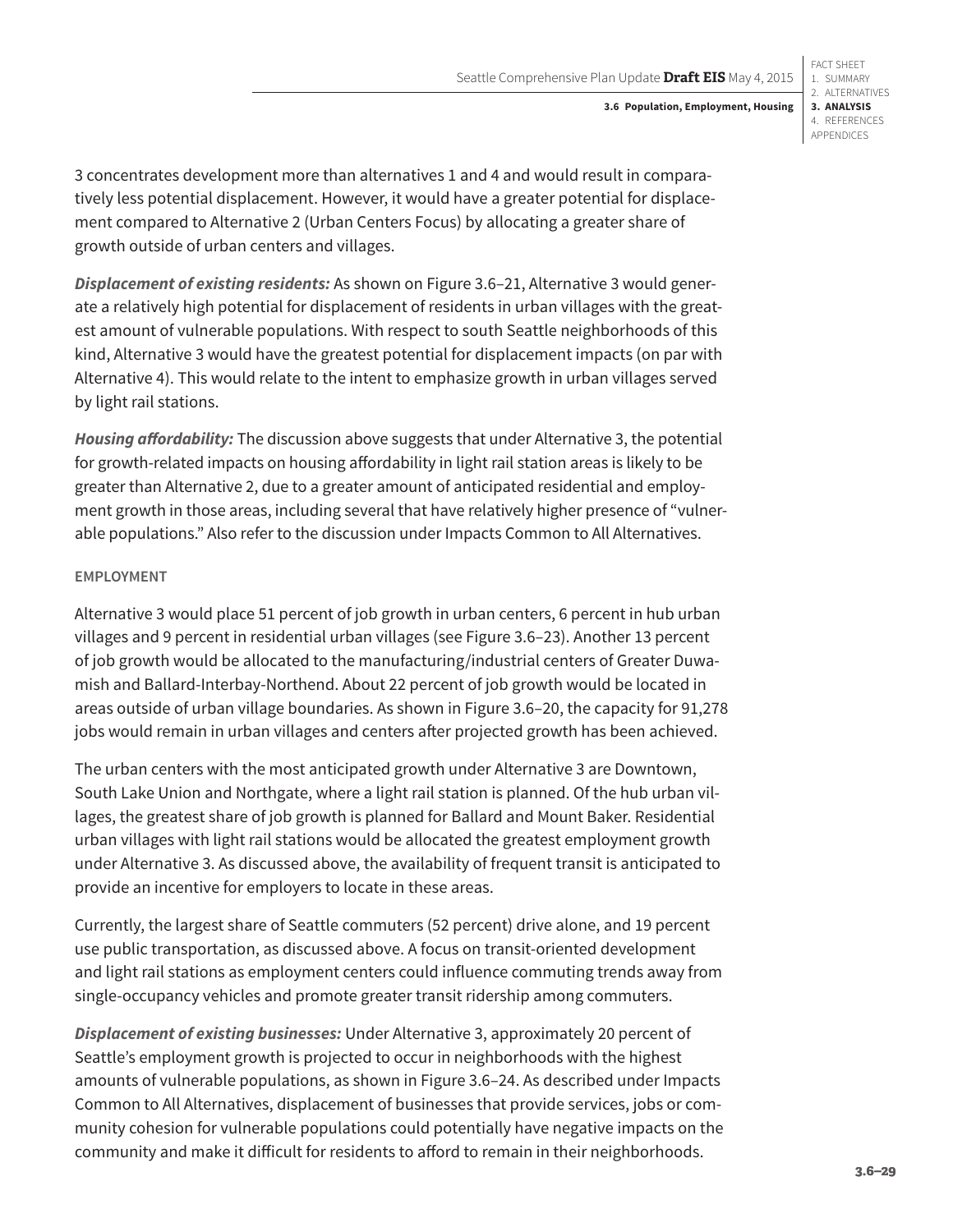FACT SHEET 1. SUMMARY 2. ALTERNATIVES **3. ANALYSIS** 4. REFERENCES APPENDICES

> Relative to other alternatives, Alternative 3 would have a moderate potential for displacement impacts, similar overall to Alternative 2. However, Alternative 3 would distribute employment growth more evenly between the at-risk north-end and south-end neighborhoods, with the least impact of any alternative on the at-risk north-end neighborhoods.

Although Alternative 3 spreads employment growth throughout the City, it concentrates it in fewer centers than in other alternatives due to the particular focus on light rail transit connections. As a result, these transit station villages are more likely to experience displacement along the light rail corridor in the nodes around the transit stops. Those existing businesses in these areas of probable growth would likely experience higher rent, and many remaining buildable parcels could be identified for new development for employment and housing growth, displacing existing businesses.

## **Alternative 4: Guide Growth to Urban Villages near Transit**

Alternative 4, which focuses growth along transit corridors, designates 95 percent of planned future housing growth and 82 percent of planned future employment growth within urban centers and urban villages, especially those served by light rail stations or frequent bus service. Similar to Alternative 1, Alternative 4 spreads growth over a large portion of the city, although the increased growth would be allocated with an emphasis on transit corridors.

#### **POPULATION AND HOUSING**

Under Alternative 4, 49 percent of housing growth would be in urban centers (34,500), 18 percent in hub urban villages and 28 percent in residential urban villages (see [Figure 3.6–](#page-22-0) [22\)](#page-22-0). The areas outside of village boundaries would absorb 6 percent of housing growth. As shown in [Figure 3.6–19](#page-17-0), capacity for 106,325 housing units would remain in urban villages and centers after projected growth has been fulfilled.

Alternative 4 would yield considerable housing growth Downtown, with notable growth in the First Hill/Capitol Hill and South Lake Union urban centers. The greatest growth in hub urban villages would occur in Ballard, Fremont, Mount Baker and West Seattle Junction. The residential urban villages with the best transit access—23rd & Union-Jackson, Columbia City, North Beacon Hill, Othello, Rainier Beach and Roosevelt—would experience the greatest housing growth.

Similar to Alternative 3, Alternative 4 would have the greatest effects on residential urban villages with light rail or frequent bus service. In addition, Alternative 4 proposes to create one new urban village and expand several existing ones, forming new concentrations of housing in areas currently developed at comparatively low densities.

As noted under Alternative 3, locating near frequent transit service is a significant amenity. The availability of transit is likely to spur future development in these areas, resulting in more mid- to high-density residential development close to light rail stops with higher housing prices. As existing low-density housing stock is redeveloped in these residential urban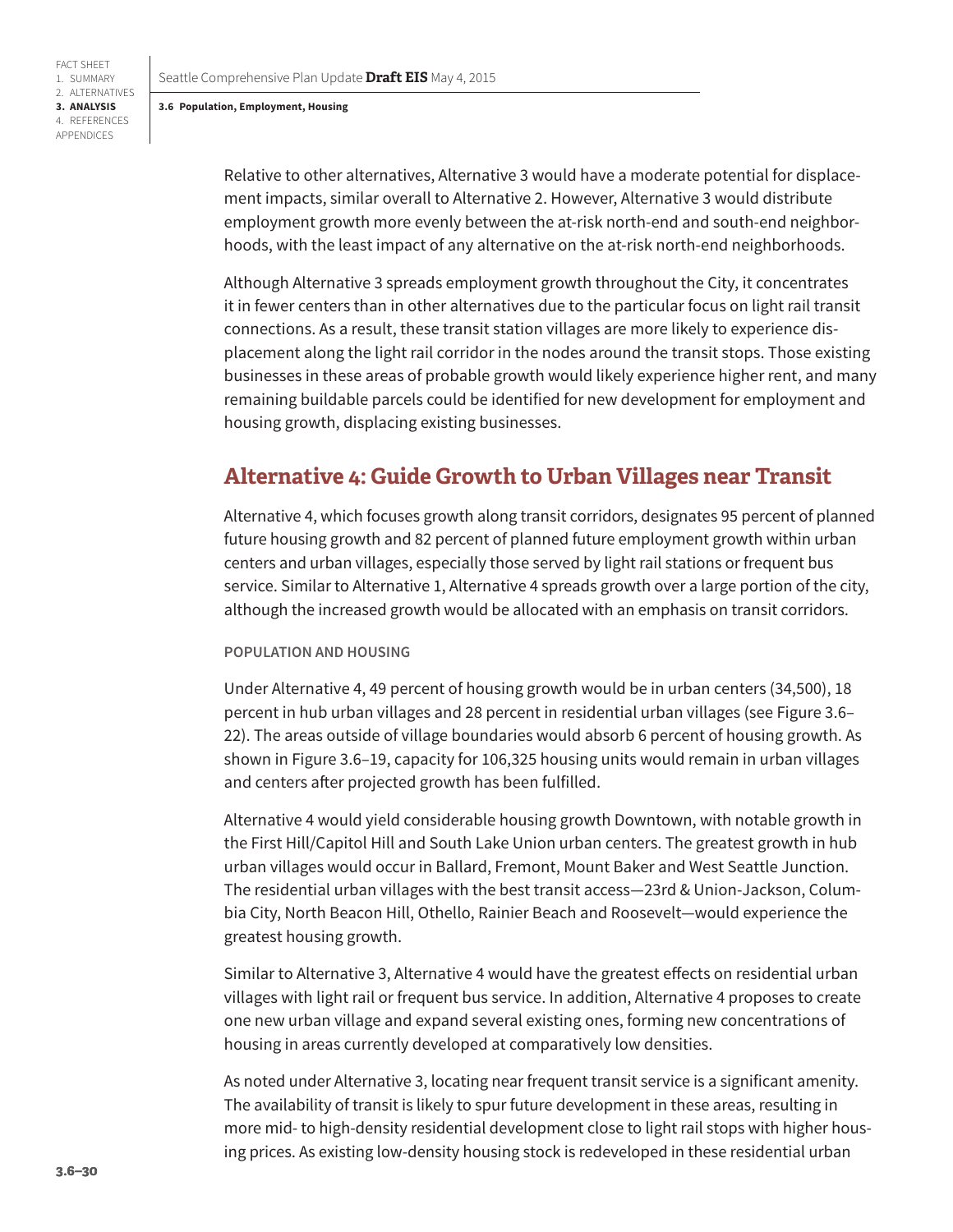FACT SHEET 1. SUMMARY 2. ALTERNATIVES **3. ANALYSIS** 4. REFERENCES APPENDICES

villages in favor of higher-density, higher-priced housing, some displacement of existing dwelling units is likely to occur. Overall, Alternative 4 concentrates development more than Alternative 1, but would produce a less concentrated development pattern than alternatives 2 or 3 and would have greater potential for displacement by allowing for more growth to be spread over a larger portion of the city and in areas currently developed at lower densities.

*Displacement of existing residents:* As shown in [Figure 3.6–21,](#page-21-0) potential for displacement of existing residents in urban villages with the greatest amount of vulnerable populations under Alternative 4 would be relatively high, compared with alternatives 1 and 2, and would be similar to Alternative 3. Alternative 4 would generate the highest potential for displacement impacts both overall and in South Seattle urban villages with the greatest amount of vulnerable populations, although the potential for displacement impacts in similar urban villages in North Seattle would be moderate and only slightly higher than Alternative 3.

*Housing affordability:* The discussion above suggests that under Alternative 4, the potential for growth-related impacts on housing affordability in light rail station areas is likely to be greater than Alternative 2 and slightly greater than under Alternative 3, due to a greater amount of anticipated residential and employment growth in those areas, including several that have relatively higher presence of "vulnerable populations." Also, refer to the discussion under Impacts Common to All Alternatives.

### **EMPLOYMENT**

Alternative 4 would place 53 percent of job growth in the urban centers, with 12 percent in hub urban villages and 10 percent in residential urban villages (see [Figure 3.6–23\)](#page-23-0). Another 8 percent of job growth would be allocated to the manufacturing/industrial centers of Greater Duwamish and Ballard-Interbay-Northend. About 18 percent of job growth would be located in areas outside of urban center and village boundaries. As shown in [Figure](#page-18-0)  [3.6–20,](#page-18-0) capacity for 87,278 jobs would remain in urban villages and centers after projected growth has been fulfilled.

The urban centers with the most anticipated growth in Alternative 4 are Downtown, Northgate (where a light rail station is planned) and South Lake Union. Of the hub urban villages, Ballard, Bitter Lake, Mount Baker and West Seattle Junction would have the greatest job growth. Residential urban villages with the best access to transit (23rd & Union-Jackson, Aurora-Licton Springs, Columbia City, Othello and Roosevelt) would be allocated the greatest employment growth. As discussed above, the availability of frequent transit is anticipated to provide an incentive for employers to locate in these areas.

A focus on transit-oriented development and light rail stations as employment centers could influence commuting trends away from single-occupancy vehicles and promote greater transit ridership among commuters.

*Displacement of existing businesses:* As shown in [Figure 3.6–24](#page-24-0), the potential for displacement of existing businesses in urban villages with the greatest amount of vulnerable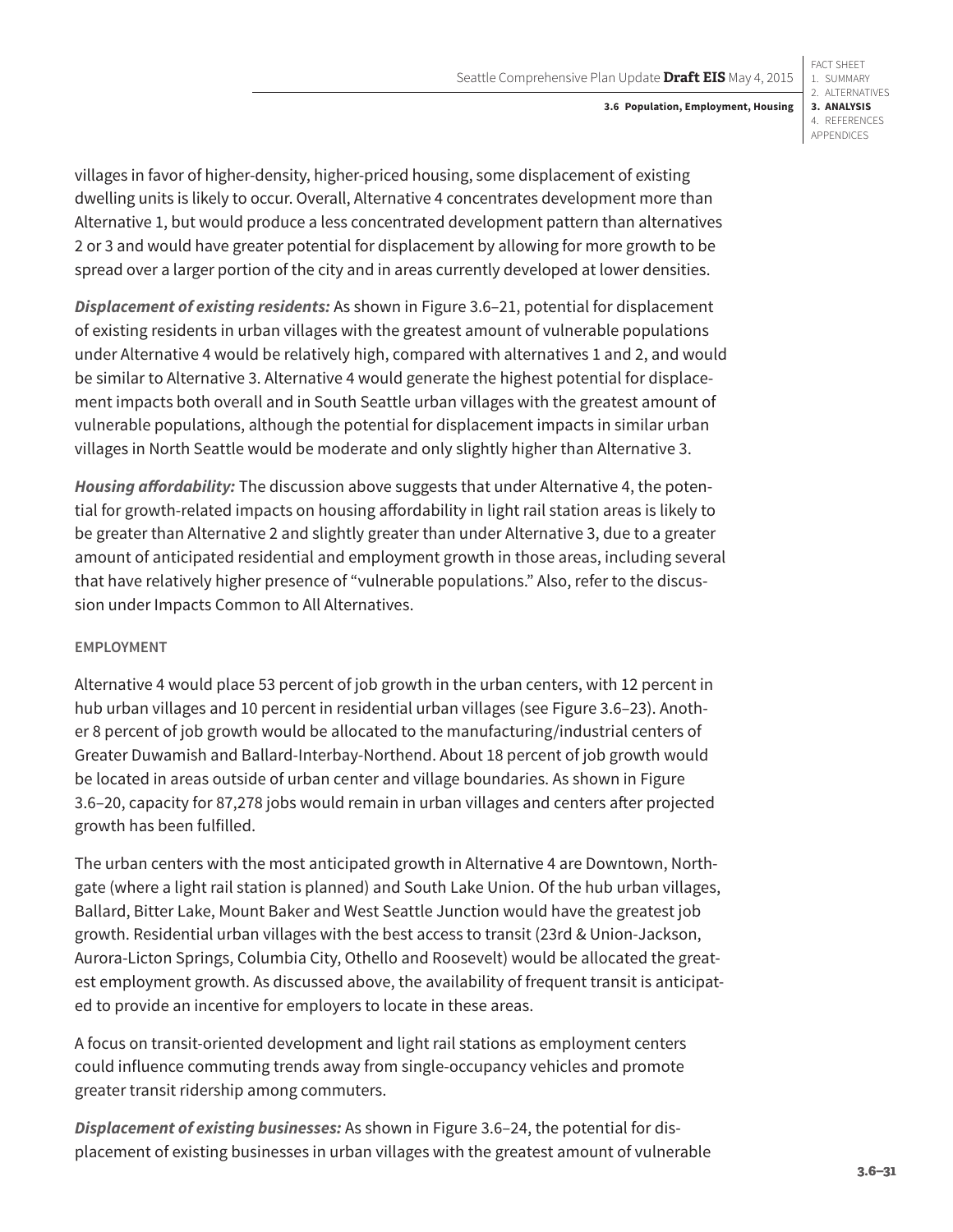FACT SHEET 1. SUMMARY 2. ALTERNATIVES **3. ANALYSIS** 4. REFERENCES APPENDICES

> populations would be highest overall under Alternative 4. Alternative 4 would generate the highest potential for displacement impacts both overall and in South Seattle urban villages with the greatest amount of populations, although the potential for displacement impacts to similar urban villages in North Seattle would be moderate and on par with Alternative 1.

> As described under Impacts Common to All Alternatives, displacement of businesses that provide services, jobs or community cohesion for vulnerable populations could potentially generate negative impacts on the community and make it difficult for residents to afford to remain in their neighborhoods. Overall, Alternative 4 spreads projected employment growth throughout the City, with an intent to focus development on light rail and other transit connection hubs. As a result, these villages would be more likely to experience displacement in particular along the light rail and along main transit corridors in nodes around transit stops and transit connection hubs. Those existing businesses in these areas could expect increasing rents, with many remaining buildable parcels likely identified for new developments and a likely effect of displacing existing businesses.

# **3.6.3 Mitigation Strategies**

Under all alternatives, including the No Action Alternative, housing affordability and risk of displacement will continue to be a significant concern. As described previously, housing affordability and displacement are driven by demand generated as a result of Seattle's strong job market, land value, construction costs and other factors outside of the proposal and alternatives. Nevertheless, the City recognizes the critical importance of these issues and recommends consideration of the following mitigation strategies.

Housing affordability strategies should be tailored to meet specific objectives, for example:

- Creating an environment where the community retains the conditions that afford it good opportunities while providing for stability and economic mobility for people vulnerable to displacement;
- Expanding choices in areas that are currently unaffordable for lower income people who may want to live or operate a business there; and
- Stabilizing areas that are transitioning to higher levels of desirability due to amenities such as light rail service.

This should require a balanced approach that includes public and private funding incentives and regulations.

Efforts to preserve existing affordable housing will be crucial. The Federal low-income housing tax credit program is the primary source of funding for low-income housing development in Washington State. Locally, the City of Seattle uses voter-approved Seattle Housing Levy funds as well as contributions from developers through Seattle's incentive zoning program for production and preservation of low-income housing. This City of Seattle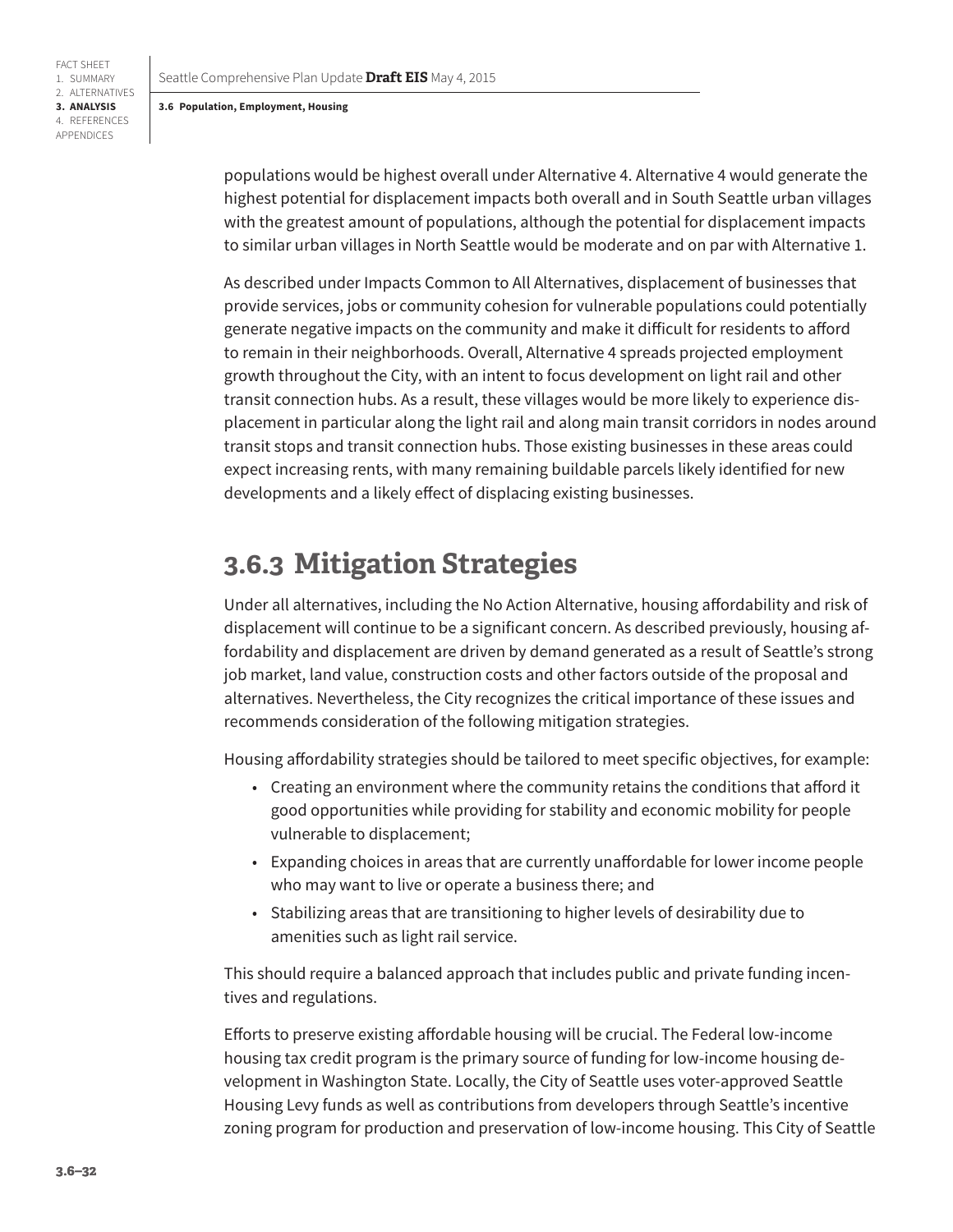FACT SHEET 1. SUMMARY 2. ALTERNATIVES **3. ANALYSIS** 4. REFERENCES APPENDICES

has funded over 11,000 units since 1981 through its **Rental Production and Preservation Program**.

Other Seattle Housing Levy-funded programs include:

- **Acquisition & Opportunity Loans** for affordable rental and ownership units
- **Operating & Maintaining Program** for residents in the extremely low income category
- **Homebuyer Program** for first-time home buyers
- **Rental Assistance Program** for those at risk of homelessness

The City's incentive zoning, mentioned above, and Multifamily Property Tax Exemption (MFTE) programs encourage for-profit developers to include affordable units as part of new housing developments or, in the case of incentive zoning, make a cash contribution used to produce housing with long-term affordability restrictions.

- While voluntary, **Incentive zoning** provides mutual benefit to developers, the city and low- or moderate-income residents. Per provisions stipulated in SMC 23.58A, participating developers are able to achieve floor area beyond base density or height in their projects by either providing a modest number of affordable units on-site or by contributing to the City's housing development capital fund.
- The **MFTE Program** awards a tax exemption on the residential improvements for multifamily projects in which 20 percent of the units are reserved for moderateincome households. The affordable units are available for as long as the tax exemption is in place, for up to 12 years. This program is available in targeted residential areas throughout the City.

Seattle can mitigate projected impacts of growth by implementing a robust housing agenda that includes low-income housing preservation and tenant protection strategies. The **Housing Affordability and Livability Agenda (HALA)** is an initiative that was launched in late 2014 and is ongoing. Mayor Murray and members of City Council called together 28 community leaders together to develop an agenda for increasing the affordability and availability of housing in Seattle. This agenda will chart a course for the next 10 years to ensure the development and preservation of a diversity of housing for people across the income spectrum. The HALA Advisory Committee is charged with evaluating potential housing strategies and delivering a set of recommendations to the Mayor and City Council in 2015 that span financing, affordable housing resources, zoning and housing types, construction costs and timelines, tenant protections, preservation and homeownership. The City is currently evaluating the impacts to affordable housing through the development of a needs assessment that will inform HALA's work.

Efforts to address potential business displacement with future growth should continue to implement tools and programs that the City already offers to help stabilize and grow small businesses that are vulnerable to displacement, including: